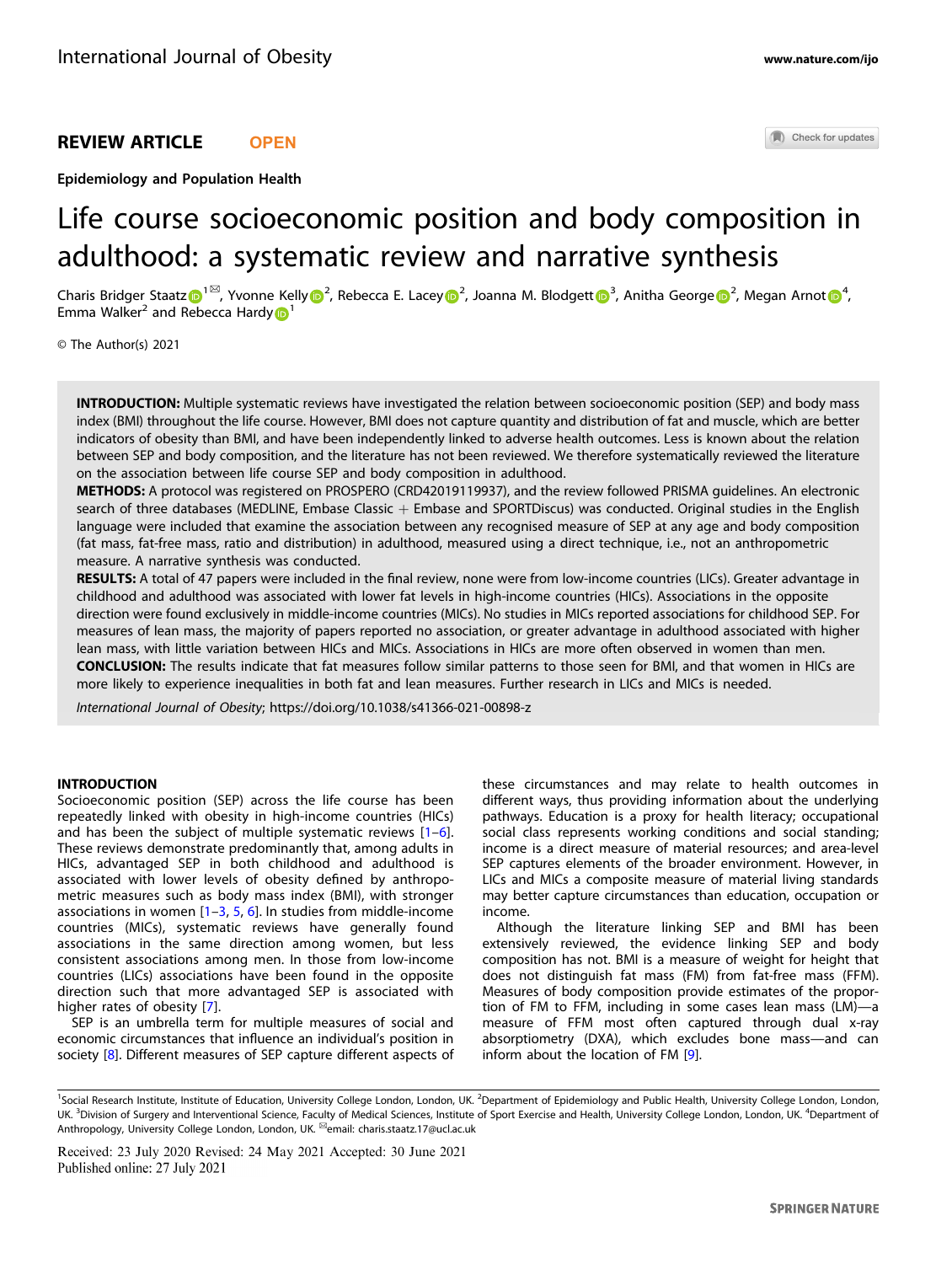A lower proportion of FM and higher proportion of FFM has been shown to be associated with a reduced risk of cardiovascular disease and total mortality [[10](#page-13-0), [11\]](#page-13-0). Distribution of FM is also associated with cardiovascular and metabolic disease, with higher central adiposity and higher android-to-gynoid FM ratio shown to increase risk [\[12](#page-13-0)–[15](#page-13-0)]. In addition, FFM plays a role in development of insulin sensitivity, with skeletal muscle being a key sight of glucose uptake [[16](#page-13-0)]. Having higher levels of FFM therefore has the potential to reduce and delay the onset of metabolic disorders [[17,](#page-13-0) [18](#page-13-0)]. LM is also important for maintaining musculoskeletal health in older age, with sarcopenia characterised by loss of skeletal muscle and muscle strength. Lower levels of LM also increases risk of osteoporosis as LM is positively associated with bone mineral density [\[19\]](#page-13-0). If inequalities in FM are similar or stronger than the inequalities in BMI, while greater advantage is associated with higher LM, then the impact of inequalities in adiposity on health may be underestimated if based on BMI alone.

We aimed to perform a systematic review of the literature to assess the association between SEP and measures of body composition in the general population. In addition, we aimed to assess differences in socioeconomic inequalities in body composition by birth cohort, sex and by SEP measure. In this paper we focus on associations between (a) SEP measured in childhood and adult body composition and (b) SEP in adulthood and adult body composition.

#### METHODS

The protocol for this review was registered with the PROSPERO database (CRD42019119937) and has been carried out using the Preferred Reporting Items for Systematic Reviews and Meta-Analyses (PRISMA) checklist (Supplementary File 1). Full details of the methods can be found in the published protocol [\[20](#page-13-0)].

#### **Eligibility**

Peer-reviewed papers in the English language reporting an association between any recognised indicator of SEP (e.g., income, education, overcrowding, area-level deprivation) and a direct measure of body composition (i.e., measured using bioelectrical impedance analysis (BIA) or DXA) were included. Observational studies including samples from the general population were included where body composition was measured at the same, or later, time point to SEP. Body composition was defined as any measurement related to total FM and FFM, location of FM and FFM or any proportion or ratio of measures of FM and FFM. Studies based on anthropometric measurements such as BMI or abdominal circumference were excluded.

#### Search strategy

An electronic search of three databases (MEDLINE and Embase Classic  $+$  Embase using OvidSP as the interface, SPORTDiscus using EBSCO as the interface) was conducted by CBS to identify appropriate studies published from the earliest entry available for each database (MEDLINE: 1879; Embase Classic  $+$  Embase: 1947; SPORTDiscus: 1892) up until the 30th January 2019. The search terms used are shown in Table [1](#page-2-0). The search was broad and included body composition in childhood as well as in adulthood. The results of the search were de-duplicated and stored in the reference manager, Endnote. This database was exported to Rayyan QCRI [\[21](#page-13-0)] to conduct screening. Titles and abstracts were screened for eligibility and full texts of the eligible papers were subsequently screened by CBS, AG, and JMB. Reasons for exclusion of studies were recorded at the full-text screening stage. The reference list of eligible full texts was screened to identify additional papers.

## Extraction and quality assessment

Relevant data that examined the association between at least one measure of SEP and a measure of body composition were

double extracted by CBS, AG, JMB, MA and EW using a data extraction form. Data extracted included citation details (author, title, paper, publication year, publication type), study details (cohort or sample description, study design, country, participant numbers), participant details (birth year or age or participants, sex of participants), exposure and outcome details (type of SEP and body composition variables presented, age variables recorded, how the variables were ascertained and measured) and statistical methods and information on adjustment for potential confounders and mediators. All available statistics relating to the association under study were extracted, along with statements of direction in text where statistics were not presented.

Assessment of study quality was carried out, using an amended version of the Newcastle-Ottawa Quality Assessment scale [[22](#page-13-0)]. Quality assessment was used to inform on the variability of quality across the papers and potential bias arising, and not to guide the inclusion of results into the review. The original quality assessment form was amended during the review to account for the large number of cross-sectional studies and the variability in statistical reporting (questions 3bi, 3bii and 4— Supplementary File 2). Google Form was used to aid extraction and WebPlotDigitizer ([https://automeris.io/WebPlotDigitizer/\)](https://automeris.io/WebPlotDigitizer/) was used to extract data that were only presented in graphs. Two reviewers (CBS and either AG, JMB, MA or EW) worked independently to complete every stage of the screening, extraction and quality assessment process. Disagreements were resolved through discussion.

## **Synthesis**

Due to the considerable variability in analytic methods and presentation of results, a meta-analysis was not possible, and nor was it possible to use a funnel plot to assess publication bias. A narrative synthesis was conducted, guided by the Economic and Social Research Council Methods Programme guidelines [[23](#page-13-0)]. Synthesis has been conducted according to the groupings of: (a) childhood SEP and adult body composition and (b) adult SEP and adult body composition.

The majority of papers presented multiple associations. Therefore, similar to methods adopted by McLaren [[3\]](#page-13-0) and Ball and Crawford [\[24](#page-13-0)], the individual associations between each different SEP and body composition variable, rather than individual papers, were considered as the units of analysis.

Associations were classified into positive associations (those reporting greater socioeconomic advantage associated with higher body composition measure), inverse association (those reporting greater socioeconomic advantages associated with lower body composition measures), non-linear (e.g curvilinear or heterogenous) association and no association. Associations were assigned to groups according to the effect estimates and 95% confidence intervals. Where this information was missing, trends identified in descriptive data, P values or statements of direction were used.

Where associations were provided for multiple subgroups, primary results selected for summary were those in men and women included together. As analysis by sex was pre-specified in the protocol, where papers only reported in males and females separately, both associations were included in the primary summary of results.

Heterogeneity was explored by body composition measure (FM, FFM, ratio and distribution), birth cohort, sex and SEP measure. On extraction it became clear that country income level should also be considered as sources of heterogeneity. Studies were categorised into HICs, upper middle- and lower middleincome countries, according to the World Bank classification in 2019 [[25\]](#page-13-0). Those papers from 'upper middle' and 'lower middle' income countries will all be referred to as 'middle-income countries' (MIC).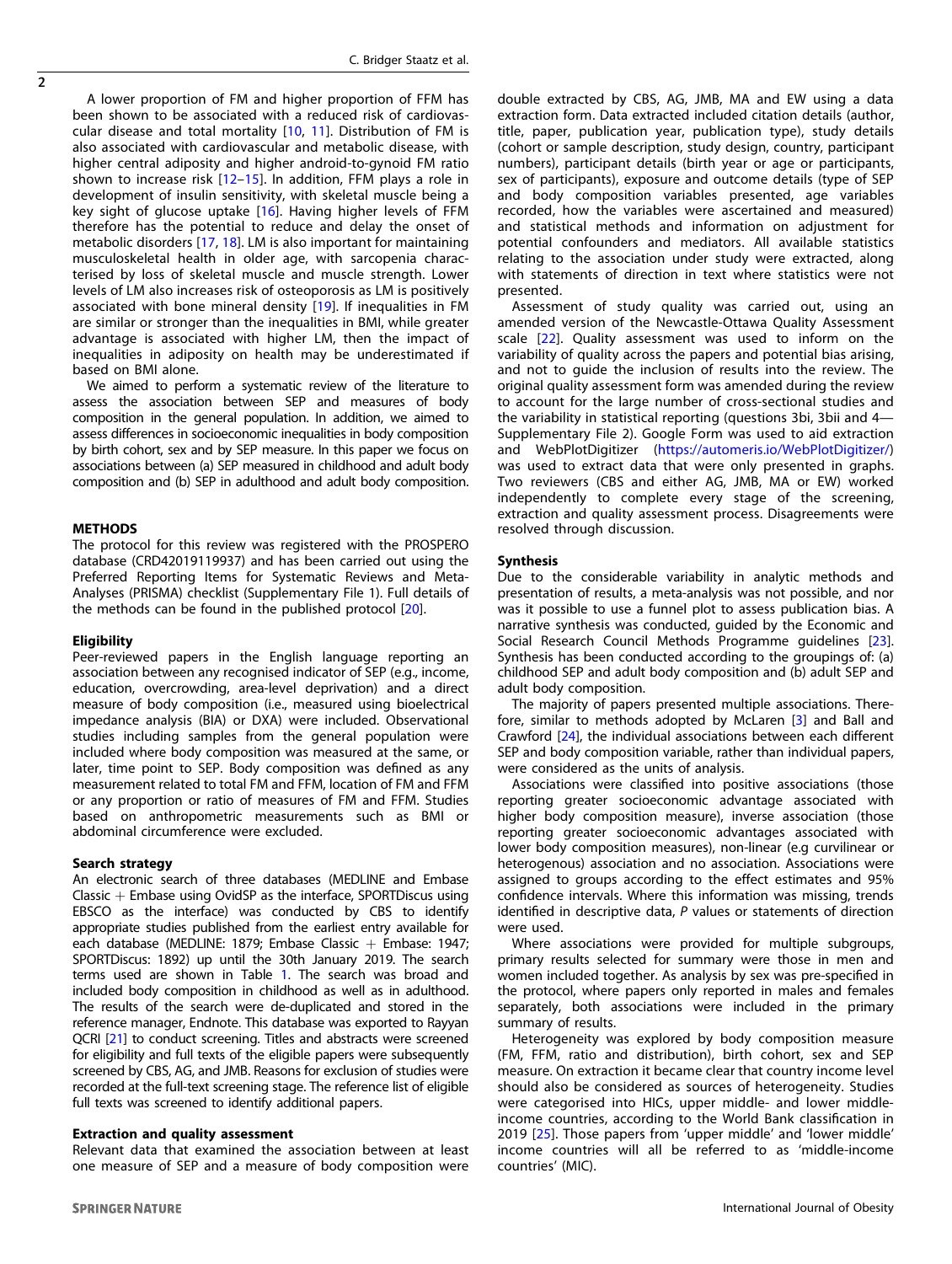<span id="page-2-0"></span>

| <b>Table 1.</b> Search terms. |                                                                                                                                                                                                                 |  |  |  |  |  |  |
|-------------------------------|-----------------------------------------------------------------------------------------------------------------------------------------------------------------------------------------------------------------|--|--|--|--|--|--|
| <b>Search terms</b>           |                                                                                                                                                                                                                 |  |  |  |  |  |  |
| Database                      | Medical Subject Headings (MeSH) terms                                                                                                                                                                           |  |  |  |  |  |  |
| Medline                       | Body composition: exp Body Composition/; Adipose Tissue/; exp Body Fat Distribution/; Obesity/or obesity;<br>abdominal/                                                                                         |  |  |  |  |  |  |
|                               | Body composition measures: Electric Impedance/; Magnetic Resonance Imaging/; Tomography, X-Ray Computed/;<br>Densitometry/; Whole-Body Counting/; Plethysmography/                                              |  |  |  |  |  |  |
|                               | Socioeconomic position: socioeconomic factors/ or poverty/ or poverty areas/ or social class/; Educational status/ or<br>income/ or occupations/ or social conditions/                                          |  |  |  |  |  |  |
| $Embase + Embase Classic$     | Body composition: Body composition/ or body distribution/ or body fat/ or body fat distribution/; Obesity/; lean<br>body weight/; Fat mass/                                                                     |  |  |  |  |  |  |
|                               | Body composition measures: Impedance/; nuclear magnetic resonance imaging/; computer assisted tomography/;<br>densitometry/; whole body counting/; Total body water/; plethysmography/                          |  |  |  |  |  |  |
|                               | Socioeconomic position: socioeconomics/ or educational status/ or income group/ or poverty/; income/ or<br>occupation/ or household income/; social status/ or social background/ or social class/; education/; |  |  |  |  |  |  |
| <b>SPORTDiscuss</b>           | Body composition: ((DE "BODY composition" OR DE "HUMAN body composition") OR (DE "OBESITY")) OR (DE<br>"ADIPOSE tissues")                                                                                       |  |  |  |  |  |  |
|                               | Body composition measures: ((((DE "BIOELECTRIC impedance") OR (DE "COMPUTED tomography")) OR (DE<br>"MAGNETIC resonance imaging")) OR (DE "BONE densitometry")) OR (DE "PLETHYSMOGRAPHY")                       |  |  |  |  |  |  |
|                               | Socioeconomic position: ((DE "EDUCATION") OR (DE "EDUCATIONAL attainment")) OR (DE "HEALTH & income")                                                                                                           |  |  |  |  |  |  |
| Free text search terms        |                                                                                                                                                                                                                 |  |  |  |  |  |  |
| Body composition              | 1. Body Composition MeSH Terms                                                                                                                                                                                  |  |  |  |  |  |  |
|                               | 2. (Body adj3 (composition or distribution))                                                                                                                                                                    |  |  |  |  |  |  |
|                               | 3. ((fat or adipos*) adj3 (composition or distribution or mass or index or kg or total))                                                                                                                        |  |  |  |  |  |  |
|                               | 4. ((muscl* or lean) adj3 (composition or distribution or mass or index or kg or total))                                                                                                                        |  |  |  |  |  |  |
|                               | 5. ((fat-free) adj3 (mass or kg or total))                                                                                                                                                                      |  |  |  |  |  |  |
|                               | 6. ((android or gynoid or visceral or appendicular or abdominal or intra-abdominal) adj3 (fat or lean or muscle or<br>mass or adipos*))                                                                         |  |  |  |  |  |  |
|                               | 7. 1 OR 2 OR 3 OR 4 OR 5 OR 6 Body composition Measures                                                                                                                                                         |  |  |  |  |  |  |
| Body composition measures     | 8. Body Composition Measures MeSH Terms                                                                                                                                                                         |  |  |  |  |  |  |
|                               | 9. ((impedance) adj3 (bioelectrical or foot-to-foot or hand-to-foot or analy?is))                                                                                                                               |  |  |  |  |  |  |
|                               | 10. (bioimpedance or body fat analy?er or body composition analy?er or tanita)                                                                                                                                  |  |  |  |  |  |  |
|                               | 11. (dual x-ray absorptiometry or DEXA or DXA or dual-energy X-ray absorptiometry)                                                                                                                              |  |  |  |  |  |  |
|                               | 12. (magnetic resonance imaging or MRI)                                                                                                                                                                         |  |  |  |  |  |  |
|                               | 13. (Computed tomography or CT or CAT scan)                                                                                                                                                                     |  |  |  |  |  |  |
|                               | 14. (densitometry)                                                                                                                                                                                              |  |  |  |  |  |  |
|                               | 15. ((neuron activation or total body counting or whole body counting))                                                                                                                                         |  |  |  |  |  |  |
|                               | 16. (total body water)                                                                                                                                                                                          |  |  |  |  |  |  |
|                               | 17. (air-displacement plethysmography)                                                                                                                                                                          |  |  |  |  |  |  |
|                               | 18.8 OR 9 OR 10 OR 11 OR 12 OR 13 OR 14 OR 15 OR 16 OR 17                                                                                                                                                       |  |  |  |  |  |  |
|                               | 19. 7 AND 18                                                                                                                                                                                                    |  |  |  |  |  |  |
| Socioeconomic position        | 20. Socioeconomic Position MeSH terms                                                                                                                                                                           |  |  |  |  |  |  |
|                               | 21. (social class or social status or social position or socio-economic or socioeconomic or social circumstance*)                                                                                               |  |  |  |  |  |  |
|                               | 22. (sociodemo*)                                                                                                                                                                                                |  |  |  |  |  |  |
|                               | 24. Educat*                                                                                                                                                                                                     |  |  |  |  |  |  |
|                               | 25. (income* or manual or class)                                                                                                                                                                                |  |  |  |  |  |  |
|                               | 26. (depriv* or poverty or overcrowding)                                                                                                                                                                        |  |  |  |  |  |  |
|                               | 27, 20 OR 21 Or 22 OR 23 OR 24 OR 25 OR 26                                                                                                                                                                      |  |  |  |  |  |  |
|                               | 28. 19 AND 27, 29. Limit to English Language (and Human in OvidSP)                                                                                                                                              |  |  |  |  |  |  |
|                               | MeSH terms are main besident of terms available in each database and are both promined by the indeving method adopted by each chatabase. Free text                                                              |  |  |  |  |  |  |

 ${\rm SH}$  terms are main heading descriptor terms available in each database and are determined by the indexing method adopted search terms were entered into all databases, along with the results of the database-specific MeSH terms.

# RESULTS

Figure [1](#page-3-0) shows the study selection process, as outlined in the PRISMA flowchart. Searching the databases for potential papers returned 7145 papers, with 5725 once duplicates were removed. Title and abstract screening resulted in 513 papers, with 91 papers

remaining following full-text screening. Searching the reference lists for additional papers returned 3, bring the total included papers to 94. Of those, 47 investigated either adult or childhood SEP and adult body composition and are reported on here [\[26](#page-13-0)–[72](#page-14-0)]. Descriptive results and quality assessment for the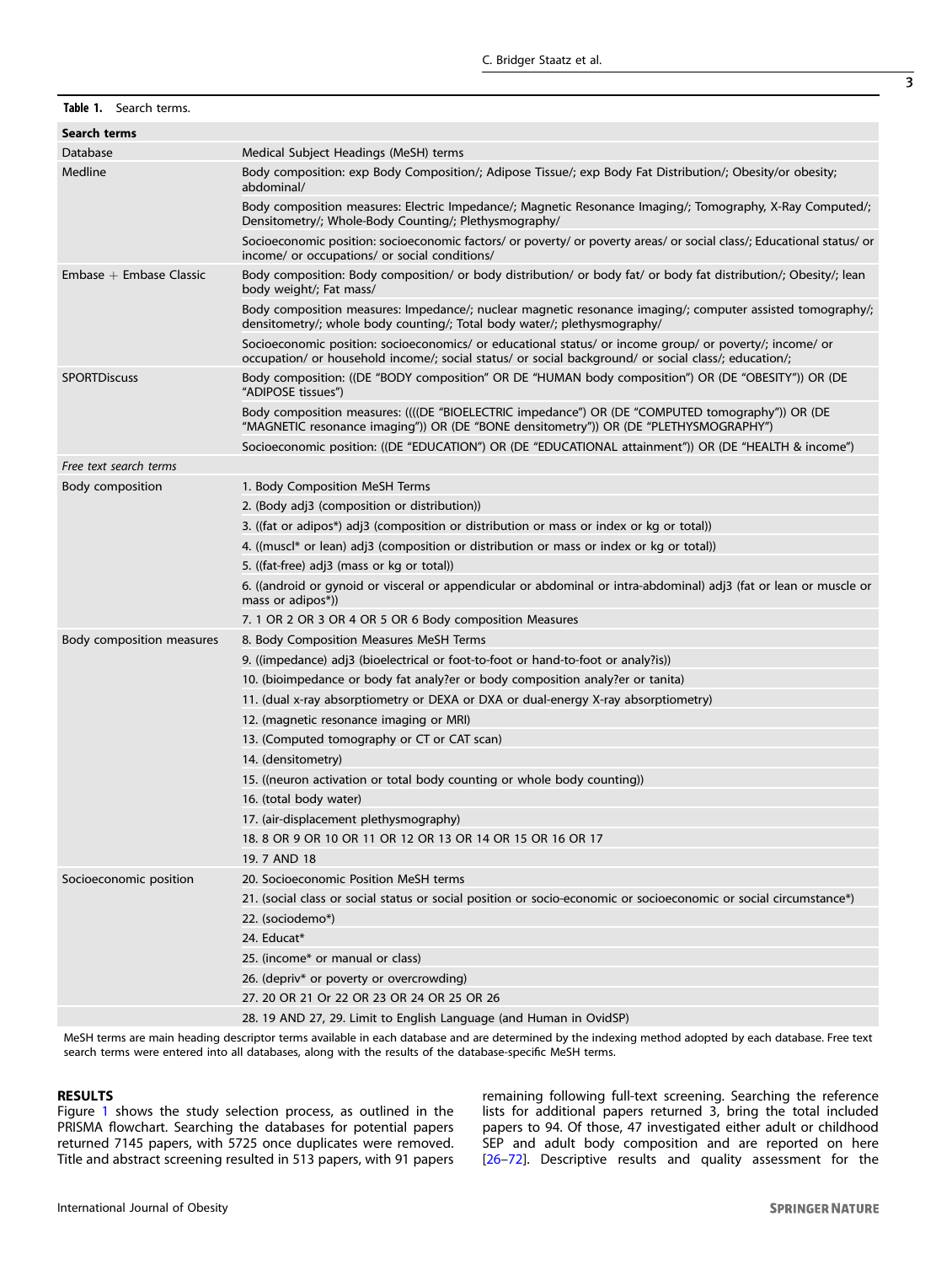<span id="page-3-0"></span>

Fig. 1 Study selection process outlined with PRISMA flowchart. Numbers given for reasons for exclusion during full-text screening stage equal more than the total excluded at this stage  $(n = 422)$ , because reasons for exclusion are not mutually exclusive.

included papers are shown in Table [2.](#page-4-0) The majority ( $n = 27$ ) of papers were rated as medium quality, 14 were rated as low quality, and 6 papers were rated as high quality.

# Characteristics of included studies

There were 40 distinct study samples across the 47 papers, published between 1995 and 2018. The Study of Women's Health Across the Nation (SWAN) was used in four papers. There were four other samples used in two papers each: Health 2000 Survey; Malmo" Diet and Cancer study; The Korea National Health and Nutrition Examination Survey (KHANES); and the New England Family Study was used in addition to the Longitudinal Effects of Ageing on Perinatal (LEAP) project, which is a sub-set of the New England Family Study. The majority of papers were from Europe  $(n = 18, 38%)$  or North America  $(n = 14, 30%)$ . There were 13 studies conducted in samples from the US and four each in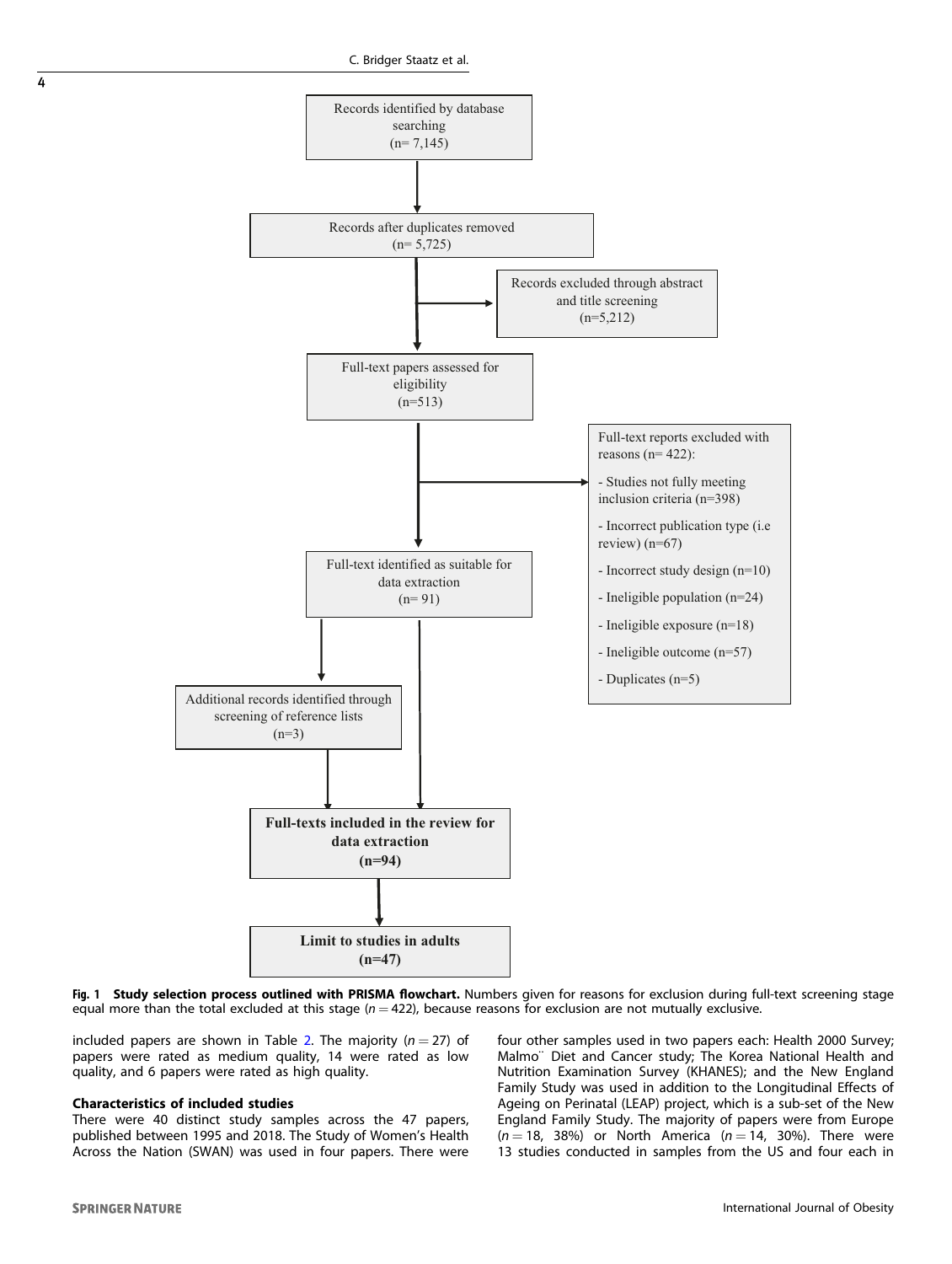<span id="page-4-0"></span>

| Table 2.               |                   | Descriptive characteristics of included studies. |                                                                                                                           |         |                                                                                                                                                                         |                                                                       |                            |                                                     |                                    |
|------------------------|-------------------|--------------------------------------------------|---------------------------------------------------------------------------------------------------------------------------|---------|-------------------------------------------------------------------------------------------------------------------------------------------------------------------------|-----------------------------------------------------------------------|----------------------------|-----------------------------------------------------|------------------------------------|
| First author           | Year<br>published | Country                                          | named)/<br>ele<br>description of san<br>Data set used (if                                                                 | z       | SEP measures                                                                                                                                                            | <b>Body composition</b><br>measures                                   | Technique                  | Age range (mean/<br>median)                         | assessment<br>Quality              |
| Agha <sup>ª</sup> [26] | 2013              | USA                                              | LEAP                                                                                                                      | 400     | Prenatal SEI (a composite score<br>using a weighted percentile of<br>both parents educational<br>attainment, occupation and<br>income relative to the US<br>population) | Android-to-Gynoid<br>Ratio; Trunk-<br>Android Fat Mass;<br>limb Ratio | <b>DXA</b>                 | Mean: 48 SEP<br>measured<br>prenatally              | $\bullet^*$                        |
| Al-Qaoud [27]          | 2011              | š                                                | Whitehall II                                                                                                              | 5533    | Occupation                                                                                                                                                              | FFM; LMI                                                              | BIA                        | 55-79 (mean: 66) <sup>c</sup>                       |                                    |
| Amador [28]            | 2017              | Scotland                                         | Scottish Family Health Study                                                                                              | 11,118  | household size, vehicle ratio<br>and job status); SIMD;<br>Socioeconomic Covariates<br>(SIMD, years of education,<br>Education                                          | $\mathsf{K}$                                                          | BIA                        | $18 - 98$                                           | ້ດ້າ                               |
| Amani [29]             | 2007              | lran                                             | Healthy married women who<br>had been to one of the 14<br>main city health centres for a<br>periodic child check-up       | 637     | Education                                                                                                                                                               | %FM                                                                   | BIA                        | 18-40 (mean: 27)                                    | $\sim^*$                           |
| Azarbal [30]           | 2016              | USA                                              | Women's Health Initiative<br>Clinical Trial and<br>Observational Study                                                    | 8832    | Income; Education                                                                                                                                                       | $\leq$                                                                | DXA                        | 50-79 (mean: 80)                                    | $^{\ast}$                          |
| Bae <sup>a</sup> [31]  | 2018              | Korea                                            | KHANES                                                                                                                    | 3837    | Education                                                                                                                                                               | LM, FBF                                                               | <b>DXA</b>                 | $-50 +$                                             |                                    |
| Bai [32]               | 2016              | China                                            | through printed advertisement<br>from the health survey centre<br>of Shanghai Huadong Hospital<br>Men and women recruited | 415     | Education                                                                                                                                                               | ASM; FFM                                                              | BIA                        | 60-100 (mean: 72)                                   | ້~ ຳ                               |
| <b>Bann</b> [33]       | 2014              | $\preceq$                                        | <b>NSHD</b>                                                                                                               | 1558    | Maternal Education; Paternal<br>Education; Own Education;<br>Paternal Occupational Class;<br>Own Occupational class;<br>Household Income                                | Gynoid Ratio; ASMI<br>FMI; Android-to-                                | DXA                        | collected multiple<br>times from age 4<br>60-64 SEP | $^{\ast}{}_{\infty}$               |
| Barrera [34]           | 2017              | Chile                                            | Independently living older<br>women in metropolitan<br>Santiago belonging to<br>community centres for<br>older people     | 86      | Education                                                                                                                                                               | FM; FFM                                                               | <b>DXA</b>                 | Mean: 73                                            | $^\ast-$                           |
| Beydoun [35]           | 2009              | USA                                              | <b>HANDLS</b>                                                                                                             | 1227    | SES (a single measures on a<br>standardised z score scale<br>obtained through PCA of<br>education and PIR)                                                              | Trunk FM; Trunk FM<br>as % of Body Fat;<br>Total body FM              | DXA                        | $30 - 64$                                           | $\sim$                             |
| Bhupathiraju [36]      | 2011              | USA                                              | $\subseteq$<br>Boston Puerto Rica<br>Osteoporosis Study                                                                   | 629     | Education; Income                                                                                                                                                       | Abdominal Fat                                                         | DXA                        | Mean: ~60                                           | $\overline{r}$                     |
| Brennan [37]           | 2009              | Australia                                        | Geelong Osteoporosis<br>Study (GOS)                                                                                       | 1043    | (SEIFA) value generated based<br>on the 2006 Census for each<br>Economic Indexes For Areas<br>Area based SES (Socio-<br>subject)                                        | FM; LM                                                                | DXA                        | 20-92 (mean: 49)                                    | ő*                                 |
| Buemmann [38]          | 1995              | Canada                                           | Quebec Family Study                                                                                                       | 726     | Education                                                                                                                                                               | %FM                                                                   | Densitometry<br>Underwater | Means: 42-46                                        | $\overset{*}{\mathbf{4}}$          |
| De Marchi [39]         | 2012              | Brazil                                           | South<br>Random sample of<br>Brazilians                                                                                   | 471     | Income; Education                                                                                                                                                       | %FMb                                                                  | <b>BIA</b>                 | $60 - 80 +$                                         | $\tilde{z}^*$                      |
| Dugan [40]             | 2010              | USA                                              | SWAN                                                                                                                      | 369     | Education                                                                                                                                                               | Intra-Abdominal Fat                                                   | С                          | Mean: 51                                            | $\mathfrak{s}^*$                   |
| Dupuy [41]             | 2013              | France                                           | EPIDOS                                                                                                                    | 1989    | Education                                                                                                                                                               | ASM <sup>b</sup>                                                      | DXA                        | Mean: 80                                            | $\rm\mathring{\circ}$              |
| Fedewa [42]            | 2014              | USA                                              | email and<br>students<br>First year college<br>recruited through<br>print advertising                                     | 177     | Area-level SES (Area-level<br>deprivation index)                                                                                                                        | %FM                                                                   | <b>DXA</b>                 | 18-20 (mean 18)                                     | $\stackrel{*}{\scriptstyle{\sim}}$ |
| Guo [43]               | 2018              | $\preceq$                                        | Biobank                                                                                                                   | 162,691 | Area-level SES (Townsend<br>deprivation index)                                                                                                                          | ΕM                                                                    | <b>DXA</b>                 | 40-70 (mean 59)                                     | $\frac{*}{2}$                      |
| Kazlauskaite [44]      | 2012              | USA                                              | <b>SWAN</b>                                                                                                               | 257     | Income                                                                                                                                                                  | IAT; IAT-SAT ratio                                                    | CT and DXA                 | Mean: 52                                            |                                    |
| Keighley [45]          | 2006              |                                                  |                                                                                                                           | 1711    |                                                                                                                                                                         | %FM                                                                   | BIA                        |                                                     | $\ddot{ }$                         |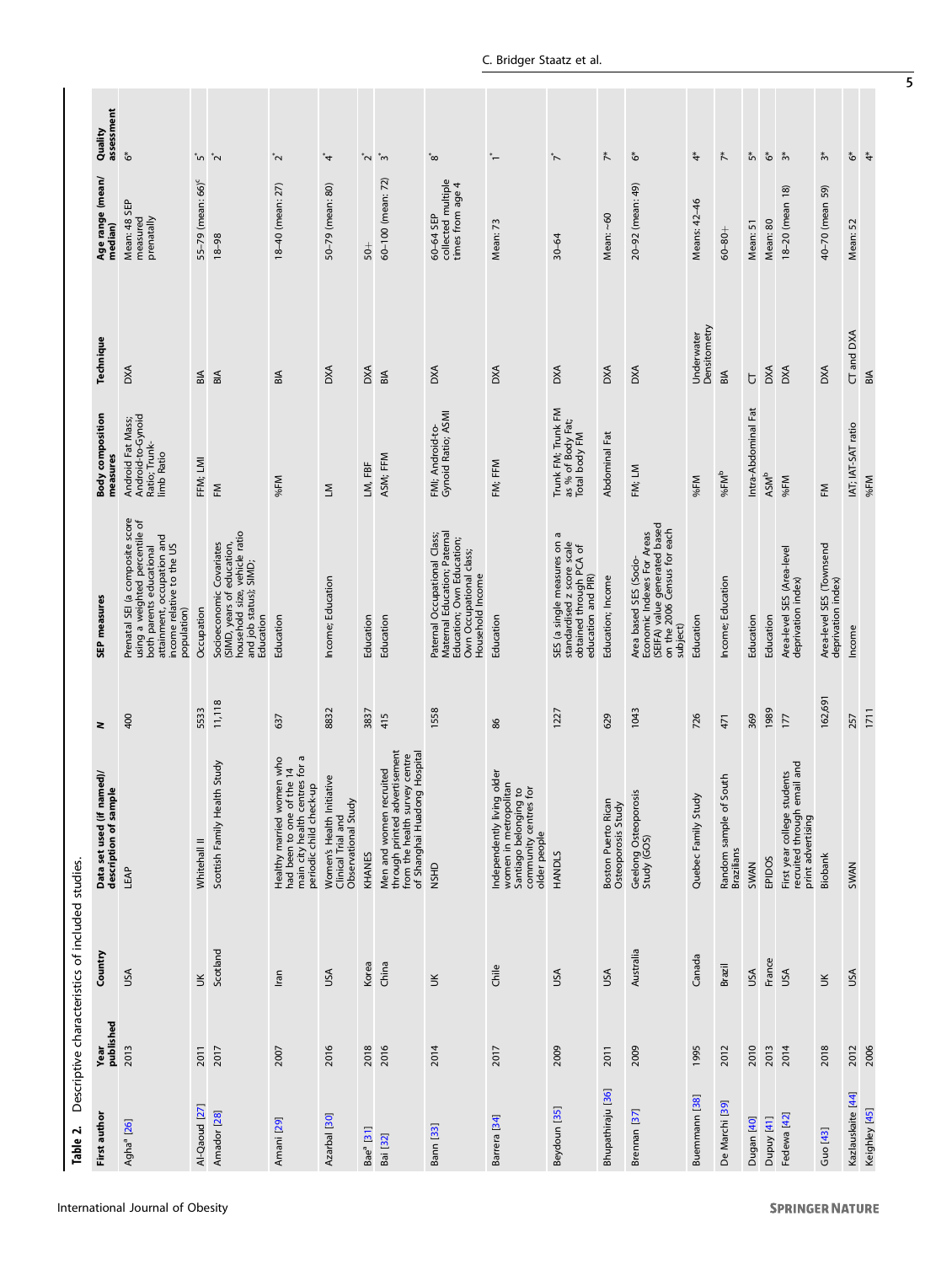| Table 2 continued         |                   |                                      |                                                                                                                                                  |                 |                                                                                                                                                                                       |                                         |                                                            |                                                                                             |                               |
|---------------------------|-------------------|--------------------------------------|--------------------------------------------------------------------------------------------------------------------------------------------------|-----------------|---------------------------------------------------------------------------------------------------------------------------------------------------------------------------------------|-----------------------------------------|------------------------------------------------------------|---------------------------------------------------------------------------------------------|-------------------------------|
| First author              | Year<br>published | Country                              | med)<br>$\mathbf{Q}$<br>description of sampl<br>Data set used (if na                                                                             | $\geq$          | SEP measures                                                                                                                                                                          | <b>Body composition</b><br>measures     | Technique                                                  | Age range (mean/<br>median)                                                                 | assessment<br>Quality         |
|                           |                   | Samoa (USA)<br>Samoa and<br>American | Samoan Family Study of<br>Overweight and Diabetes                                                                                                |                 | Education; Material Lifestyle;<br>Occupation                                                                                                                                          |                                         |                                                            | 2 age groups:<br>18–44, >45 (max<br>age 90)                                                 |                               |
| Keino <sup>ª</sup> [46]   | 2017              | Kenya                                | women<br>Random selection of<br>age 15–45 in Kenya                                                                                               | reported<br>Not | Education                                                                                                                                                                             | %FM; FMI                                | Deuterium oxide<br>dilution solution (total<br>body water) | $15 - 45$                                                                                   | $\tilde{c}^*$                 |
| Kim [47]                  | 2015              | Republic of Korea                    | KHANES                                                                                                                                           | 3285            | Education; Income                                                                                                                                                                     | ASM <sup>b</sup>                        | <b>DXA</b>                                                 | 65+                                                                                         | $\overset{*}{\textbf{a}}$     |
| Krueger <sup>a</sup> [48] | 2010              | USA                                  | MIDUS                                                                                                                                            | 211             | Education                                                                                                                                                                             | LM; FM                                  | <b>DXA</b>                                                 | 38-86 (mean 54)                                                                             | $\overset{*}{\text{--}}$      |
| Kruger [49]               | 2016              | South Africa                         | PURE                                                                                                                                             | 247             | Education                                                                                                                                                                             | <b>ASMI</b> <sup>b</sup>                | <b>DXA</b>                                                 | 45+ (mean 57)                                                                               | $\mathbf{\mathbf{\hat{4}}}^*$ |
| Kulkarni [50]             | 2010              | India                                | pregnant or lactating, residing<br>in a large urban slum<br>(Addagutta) in Hyderabad<br>Adult women who were not                                 | 278             | Type of Employment                                                                                                                                                                    | LM; FM; Leg FM;<br>Trunk FM             | <b>DXA</b>                                                 | Mean: 41                                                                                    | ້ ກ                           |
| Lahmann [51]              | 2000 <sub>b</sub> | Sweden                               | Malmo" Diet and Cancer study                                                                                                                     | 27,808          | Occupation                                                                                                                                                                            | %FM                                     | BIA                                                        | 45-73 (mean:<br>57-59)                                                                      | $\tilde{z}^*$                 |
| Lahmann [52]              | 2000a             | Sweden                               | <b>ncer</b> study<br>Malmo" Diet and Car                                                                                                         | 5464            | Education; Employment;<br>Occupation; Parental<br>Occupation                                                                                                                          | %FM                                     | ВIА                                                        | 45-73 Parental<br>occupation<br>recalled                                                    | $\bullet^*$                   |
| Lantz [53]                | 2008              | Sweden                               | adolescents from population<br>register from industrial town<br>Trollhättan, Sweden<br>Random selection of                                       | 106             | Fathers Education                                                                                                                                                                     | FM; LM; %FM; %LM                        | <b>DXA</b>                                                 | 20.5                                                                                        | ő*                            |
| Lewin [54]                | 2014              | France                               | RECORD                                                                                                                                           | 4078            | Employment, Parental<br>Education; Financial Strain;<br>Own Education, Own<br>Neighbourhood<br>Education Level                                                                        | FMI; %FM                                | BIA                                                        | 30-79 Childhood<br>SEP variables<br>recalled                                                | $\tilde{z}^*$                 |
| Lewis [55]                | 2009              | USA                                  | <b>SWAN</b>                                                                                                                                      | 418             | Education                                                                                                                                                                             | Visceral Fat                            | <b>DXA</b>                                                 | 42-62 Those in<br>cohort has SEP<br>original SWAN<br>measured at<br>(age 31-56)<br>baseline | ő*                            |
| Loucks [56]               | 2015              | <b>ASU</b>                           | Study<br>New England Family                                                                                                                      | 394             | relative to the US population);<br>percentile of both parents'<br>Childhood SEI (weighted<br>occupation, and income<br>educational attainment,<br>Education                           | Android Fat                             | <b>DXA</b>                                                 | 47) Childhood SEP<br>from age 7<br>46-48 (median:                                           | $\overset{*}{\textbf{a}}$     |
| Lourenco <sup>[57]</sup>  | 2008              | Brazil (Amazonia)                    | Adults from Surur' population,<br>an indigenous society from the<br>Brazilian Amazon                                                             | 188             | SES (based on: materials used in<br>house building; number of<br>modern household appliances;<br>and, presence of western style<br>sleeping rooms; presence of<br>fumiture)           | %FM                                     | BIA                                                        | $20-85$ Grouped<br>into those $20-49.9$<br>and $50+$                                        | $\overset{*}{\textbf{4}}$     |
| McClure [58]              | 2011              | USA                                  | <b>SWAN</b>                                                                                                                                      | 301             | Financial Strain; Education                                                                                                                                                           | Visceral Fat                            | Ⴆ                                                          | baseline interview<br>46-58 (means:<br>measured at<br>50-51), SEP<br>(age 42-52)            | $\bullet^*$                   |
| Mongraw-Chaffin<br>[59]   | 2017              | USA                                  | MESA                                                                                                                                             | 1910            | Education; Income                                                                                                                                                                     | Visceral Fat                            | Ⴆ                                                          | 45-84 (mean 65)                                                                             | $\overset{*}{\tau}$           |
| Özener [60]               | 2007              | Turkey                               | Sample of males made up of<br>labourers from low SEP, non-<br>labourers of low SEP and non-<br>labourers of ligh SEP living in<br>Ankara, Turkey | 309             | SEP (determined by occupation<br>training) and area of city abide<br>(labourer or student), type of<br>schooling (i.e., private<br>schooling or vocational<br>in for school and work) | FM; %FM; FFM;<br>FMI; FFMI              | BIA                                                        | 17-20 (mean 18)                                                                             | $\ddot{}$                     |
| Pirila [61]               | 2012              | Finland                              | Sample taken from birth<br>cohort of full-term infants with                                                                                      | 158             | Education; Fathers Education                                                                                                                                                          | z-%FM <sup>b</sup> ; LM; %<br>Trunk Fat | <b>DXA</b>                                                 | 32, childhood SEP<br>variables recalled                                                     | ő*                            |

6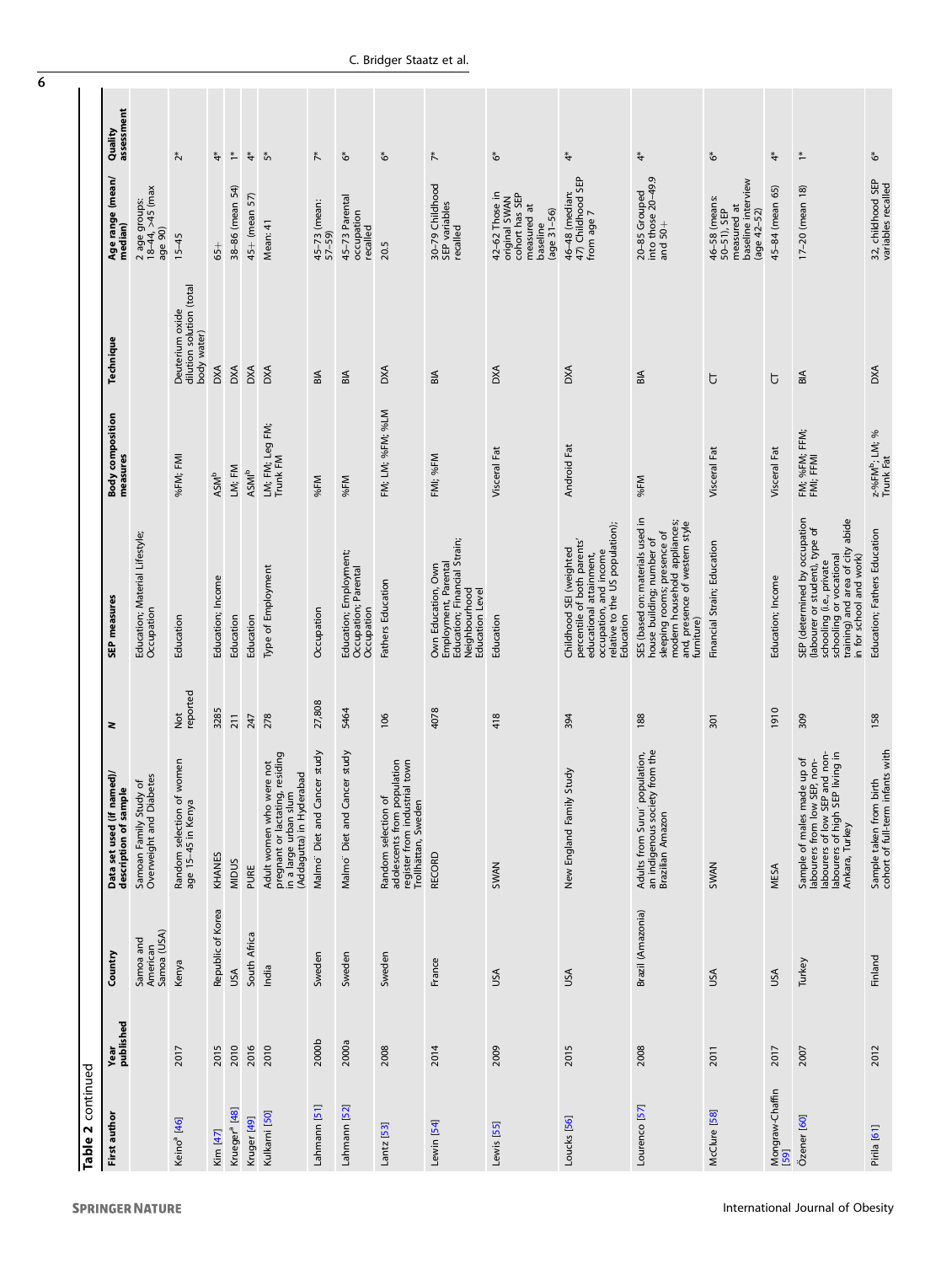| Country<br>Mexico<br>Finland<br>Spain<br>Italy<br>published<br>2016<br>2018<br>2011<br>2001 | a birth weight over 3000 g,<br>born at the Helsinki University<br>Non-random sample of health<br>Centre for the Assessment of<br>ongoing cohort (Milan),<br>followed at the International<br>Participants selected from<br>named)/<br>Caucasian adults living in<br>marginal districts of<br>Central Hospital between<br>Nutritional Status (ICANS,<br>January and March 1975<br>adults from two regions<br>description of sample<br>University of Milan<br>Data set used (if<br>of Mexico | 3341<br>z | SEP measures                                                                                                              | <b>Body composition</b><br>measures         | Technique                               | Age range (mean/<br>median)                                                                                     | Quality                   |
|---------------------------------------------------------------------------------------------|--------------------------------------------------------------------------------------------------------------------------------------------------------------------------------------------------------------------------------------------------------------------------------------------------------------------------------------------------------------------------------------------------------------------------------------------------------------------------------------------|-----------|---------------------------------------------------------------------------------------------------------------------------|---------------------------------------------|-----------------------------------------|-----------------------------------------------------------------------------------------------------------------|---------------------------|
|                                                                                             |                                                                                                                                                                                                                                                                                                                                                                                                                                                                                            |           |                                                                                                                           |                                             |                                         |                                                                                                                 | assessment                |
|                                                                                             |                                                                                                                                                                                                                                                                                                                                                                                                                                                                                            |           | Education; Occupation                                                                                                     | VAT:FFMI <sup>b</sup> ; FM:FFM <sup>b</sup> | ultrasonography<br>Abdominal<br>and BIA | 18-81 (mean 46)                                                                                                 | $\frac{*}{2}$             |
|                                                                                             |                                                                                                                                                                                                                                                                                                                                                                                                                                                                                            | 430       | Income; Employment Status;<br>Education                                                                                   | ASM; ASMI; FM;<br>FMI; %FM                  | <b>DXA</b>                              | 60-83 (means:<br>69-72)                                                                                         | $\tilde{2}^*$             |
|                                                                                             | Bilbao, Spain                                                                                                                                                                                                                                                                                                                                                                                                                                                                              | 446       | SES (low SES determined from<br>marginality (i.e., homelessness,<br>receiving state assistance))<br>degree of poverty and | %FM                                         | ВIА                                     | $18 - 65$                                                                                                       | $\frac{*}{2}$             |
|                                                                                             | Health 2000 Survey                                                                                                                                                                                                                                                                                                                                                                                                                                                                         | 2139      | Education; Income                                                                                                         | %FMb                                        | ВIА                                     | 55+ (mean 67)                                                                                                   | $\mathfrak{s}^*$          |
| Finland<br>2009                                                                             | Health 2000 Survey                                                                                                                                                                                                                                                                                                                                                                                                                                                                         | 5789      | Education                                                                                                                 | FFMb                                        | <b>BIA</b>                              | those aged $30-64$<br>and $65+$<br>30+ Split into                                                               | $\ddot{\circ}$            |
| Spain<br>2007                                                                               | sample of adults in the region<br>stratified<br>Probabilistic and<br>of Andalusia                                                                                                                                                                                                                                                                                                                                                                                                          | 394       | Education                                                                                                                 | FFM; %FM; FM                                | BIA                                     | $20-60$ (means:<br>$42 - 44$                                                                                    | ő*                        |
| Poland<br>2009                                                                              | in Cracow,<br>and other companies on its<br>Young working males<br>employed by the Sendzimir<br>Metallurgical Plant<br>premises                                                                                                                                                                                                                                                                                                                                                            | 259       | SES (based on birthplace, place<br>social class, education level,<br>of residence in childhood,<br>type of work)          | %FM                                         | BIA                                     | 20-30 (mean 27)                                                                                                 | $\frac{*}{2}$             |
| Brazil<br>2005                                                                              | Women of good health with no<br>nfectious complaints, recruited<br>from municipal health centre in<br>chronic or acute metabolic or<br>the city of Belo Horizonte                                                                                                                                                                                                                                                                                                                          | 410       | Education; Income                                                                                                         | %FM                                         | $\frac{4}{10}$                          | 20-55 (mean 33)                                                                                                 | $\overset{*}{\textbf{a}}$ |
| USA<br>1998                                                                                 | Study<br>Framingham Heart                                                                                                                                                                                                                                                                                                                                                                                                                                                                  | 753       | Education                                                                                                                 | LM <sup>b</sup> ; %FM <sup>b</sup>          | <b>DXA</b>                              | 76-79), Baseline<br>measures taken<br>$72-95$ (mean<br>$30 - 62$                                                |                           |
| Taiwan<br>2003                                                                              | nd Related<br>Tainan Diabetes and Re<br>Chronic Disease Survey                                                                                                                                                                                                                                                                                                                                                                                                                             | 1103      | SES (Hollingshead index)                                                                                                  | %FM                                         | BIA                                     | $20+$ (mean 48)                                                                                                 | 5*                        |
| Finland<br>2007                                                                             | $\overline{5}$<br>Helsinki Birth Coh                                                                                                                                                                                                                                                                                                                                                                                                                                                       | 2003      | Childhood Social Class (based<br>on fathers occupation); Social<br>Class (based on own<br>occupation)                     | %FM                                         | BIA                                     | census data from<br>23 years earlier<br>Mean: 62, SEP<br>and multiple<br>derived from<br>points in<br>childhood | $\rm\mathring{\circ}$     |

SEI Socioeconomic Index, SIMD Scottish Index of Multiple Deprivation, SEP socioeconomic position, SES socioeconomic status, PIR Poverty Income Ratio, FM fat mass, FFM fat-free mass, FMI Fat Mass Index, FFMI Fat Free Mass Index, ASM Appendicular Skeletal Muscle, ASMI Appendicular Skeletal Muscle Index, *LMI* Iean mass, *LMI* Lean Mass Index, *IAT* intra-abdominal adipose tissue. SAT subcutaneous abdominal adipose tissue, VAT visceral adipose tissue, B/A Bioelectrical Impedance Analysis, DXA dual x-ray absorptiometry, CT computed tomography, PCA principle component analysis, TAPS Tsimane' Amazonian Panel Study, MESA The Multi-Ethnic Study of Atherosclerosis, SWAN The Study of Women's Health Across the Nation, RECORD Residential Environment and Coronary Heart Disease Cohort Study, PURE Prospective Urban and Rural Epidemiology, MIDUS The Midlife in the United States, KNHANES The Korea National Health and Nutrition Examination Survey, EPIDOS EPIDémiologie de l'OStéoporose, HANDLS Healthy Aging in Neighbourhoods Fat Free Mass Index, ASM Appendicular Skeletal Muscle, ASMI Appendicular Skeletal Muscle Index, LM lean mass, LMI Lean Mass Index, IAT intra-abdominal adipose tissue, SAT subcutaneous abdominal adipose tissue, VAT visceral adipose tissue, BIA Bioelectrical Impedance Analysis, DXA dual x-ray absorptiometry, CT computed tomography, PCA principle component analysis, TAPS Tsimane' Amazonian Panel Study, MESA The Multi-Ethnic Study of Atherosclerosis, SWAN The Study of Women's Health Across the Nation, RECORD Residential Environment and Coronary Heart Disease Cohort Study, PURE Prospective Urban and Rural Epidemiology, MIDUS The Midlife in the United States, KNHANES The Korea National Health and Nutrition Examination Survey, EPIDOS EPIDémiologie de l'OStéoporose, HANDLS Healthy Aging in Neighbourhoods of Diversity across the Life Span, NSHD National Survey of Health and Development, LEAP Longitudinal Effects on Aging Perinatal Project. of Diversity across the Life Span, NSHD National Survey of Health and Development, LEAP Longitudinal Effects on Aging Perinatal Project.

\* indicates the star rating on the quality assesment. \* indicates the star rating on the quality assesment.

"Indicates abstract only. Mean ages are rounded to one full year. Range of mean age is given when only the means of subgroups, and not the full samples, are presented (i.e., mean ages presented separately for aIndicates abstract only. Mean ages are rounded to one full year. Range of mean age is given when only the means of subgroups, and not the full samples, are presented (i.e., mean ages presented separately for males/females). males/females).

Papers have created a categorical or dichotomous variable (i.e., underfat/normal fat/excess fat) based on the indicated continuous measure. bPapers have created a categorical or dichotomous variable (i.e., underfat/normal fat/excess fat) based on the indicated continuous measure.

For those individuals who had retired at phase 9, an earlier measure of SEP was taken. cFor those individuals who had retired at phase 9, an earlier measure of SEP was taken.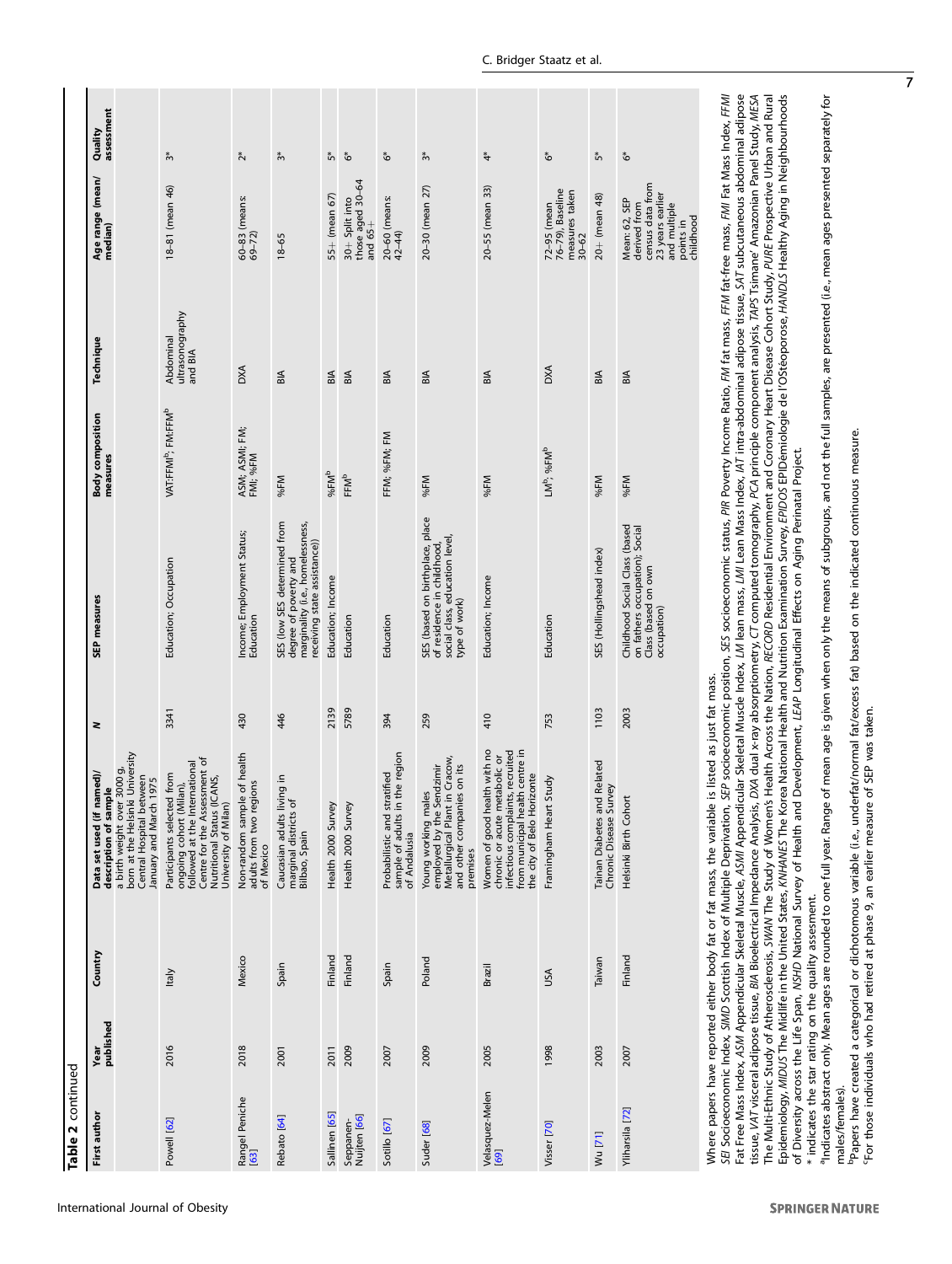Finland and the UK. Eleven papers were in MICs. No studies from LICs were identified. Sample sizes ranged from 86 to 162,691, with the interquartile ranges between 309 and 3285. One paper did not report sample size.

There was substantial variability in body composition measures used, especially for fat-free measures, but also terminology used to describe them. The different measures identified, and the definitions adopted in this review are shown in Supplementary Table 1. For the purposes of the review, fat-free measure is a general term that will refer to all measures of body composition that are not FM measures. Lean body mass (LBM) is a fat-free measure equivalent to FFM plus essential fats found in the nervous system, cell membranes and bone marrow [[73](#page-14-0)]. This is different to the measure of LM, which is equivalent to FFM minus bone mass, and more closely captures what is colloquially thought of as 'muscle' [\[74](#page-14-0)]. LBM and FFM are most often measured through BIA, as it is not able to separate bone mass and lean tissue, whilst LM is most often measured through DXA as it uses a three-compartment model that splits the body into fat, lean and bone mass [[74\]](#page-14-0). Appendicular skeletal muscle (ASM) is included as a total body fat-free measure, as muscle mass in the limbs represents 75% of total skeletal muscle mass (SMM) [\[74](#page-14-0), [75](#page-14-0)]. The majority of papers used DXA to measure body composition  $(n = 22)$ , with BIA the next most common method  $(n = 20)$ . The remaining studies used underwater densitometry ( $n = 1$ ), CT scans  $(n = 4)$ , deuterium oxide dilution solution (total body water)  $(n = 1)$  and abdominal ultrasonography  $(n = 1)$ . Two papers used more than one method.

Fat measures were considerably more frequently reported (in 30 papers) than fat-free measures (in 20 papers), with percentage fat mass (FM%) the most frequently analysed (reported in 21 papers). LM was the most frequently used fat-free measure (in 8 papers).

The most frequently reported SEP variable was education (in 32 papers). 'Composite SEP', which we define as any index combining two or more individual-level SEP indicators, was used the same number of times as income (10 papers). Occupational social class was used in 7 papers, and area-level SEP, which we define as any measure that captures the deprivation of an area, in 5 papers.

The majority of papers were conducted in adults over 45 or in samples with a mean age over 45 ( $n = 29$ ). There were 13 studies where participants were either aged over 60 or had a mean age of 60+. Few cohort studies provided birth year ( $n = 5$ ), or information from which this could be calculated, preventing assessment of secular differences in body composition by birth cohort as specified in the protocol.

# Childhood socioeconomic position and adult body composition

There were seven papers investigating the associations between childhood SEP and adult body composition. We were unable to assess heterogeneity due to the small number of papers, all of which were conducted in HICs. Results are summarised in Table [3.](#page-8-0)

# Total body fat measures

Five papers reported on SEP in childhood and measures of fat in adulthood, testing eight different associations. In four papers, testing seven associations, greater socioeconomic advantage in childhood was associated with lower FM index (FMI) or FM% in adulthood [[33](#page-14-0), [52](#page-14-0), [54,](#page-14-0) [72\]](#page-14-0). One study reported that the association was somewhat explained by own SEP in adulthood [\[33\]](#page-14-0), with the others not assessing this. The fifth paper found father's education not to be directly related to a standardised FM% score (z-FM%) at age 32, but reported an indirect relation through own education and current physical activity levels [[61\]](#page-14-0).

#### Total body fat-free measures

Three papers reported on SEP in childhood and fat-free measures in adulthood, testing five associations. Two papers found evidence

of positive associations, with greater socioeconomic advantage in childhood being related to higher LM [\[61](#page-14-0)] and higher ASM index (ASMI) [[33\]](#page-14-0) in adulthood. One of these presented only sexstratified analyses and found the association with ASMI to be stronger in males before adjusting for FMI, whilst stronger in females after the adjustment for FMI [[33\]](#page-14-0). The final paper reported no association with LM [[72\]](#page-14-0).

#### Ratio and distribution measures

Three associations across three papers investigated central fat. One found an inverse association in females only [\[26](#page-13-0)], one a curvilinear relation, where those in the medium third of android fat had the most advantaged SEP in childhood [\[56](#page-14-0)]. The final paper found no association [\[61](#page-14-0)].

Two papers reported on android-to-gynoid ratio, presenting four associations. Both papers found greater socioeconomic advantage in childhood to be associated with lower android-togynoid ratio. In one paper this was only the case in females [[26](#page-13-0)], whilst in the other, the association was stronger in females than males [[33](#page-14-0)]. The latter paper found that the association remained with adjustment for SEP in adulthood [[33\]](#page-14-0).

#### Adult socioeconomic predictors of adult body composition

There were 46 papers reporting on the association between SEP in adulthood and body composition in adulthood. Sixteen reported only in females, one only in males and the rest in both males and females.

#### Total body fat measures

Table [4](#page-9-0) provides a summary of the patterns reported for each fat measure. There were 75 associations tested across 30 papers. Nearly half of associations between SEP and fat measures reported were inverse (44%). Similar numbers reported non-linear (17%), made up of heterogeneous and curvilinear associations, as reported positive (11%) patterning, and almost a third of papers reported no association (28%). There were clear differences between findings in HICs and MICs. In HICs  $(n = 54)$ , associations were predominantly inverse (59%) with no positive associations observed. In MICs  $(n=21)$ , most studies found positive associations (38%) or no association (43%), with only 5% reporting inverse associations.

FM% was used 44 times across 21 papers, FMI was used 19 times across 10 papers and FM 12 times across 10 papers. Each fat measure showed predominantly inverse associations, and this was driven by inverse associations in HICS. In HICs, inverse associations were reported more frequently for FM (78%) compared to FM% (58%) and FMI (50%). Non-linear associations (including both heterogeneous and curvilinear) were more frequently reported for FMI (43%) than for other measures. In MICs, FM% and FMI predominantly showed positive associations (38% and 40%, respectively) and no association (38% and 60%, respectively). FM was used only three times in MICs with all patterns of association being different.

For education, the most commonly studied SEP measure, 12 of 29 associations showed an inverse association with a measure of fat (41%), again driven by findings in HICS. In MICs, education showed predominantly no association (six out of nine associations). Inverse associations were predominantly observed for occupational social class (six out of ten), but the measure was used almost exclusively in HICs. For area-level SEP, which was used only in HICs, predominantly inverse associations (six out of eight) were reported. In contrast, four out of nine associations with composite SEP showed positive associations. All of those reporting positive associations were conducted in MICs. Four of the remaining five studies that showed either inverse or no association were conducted in HICs. Non-linear associations were most frequently reported in studies investigating income in both HICs and MICs (in two out of three associations in both).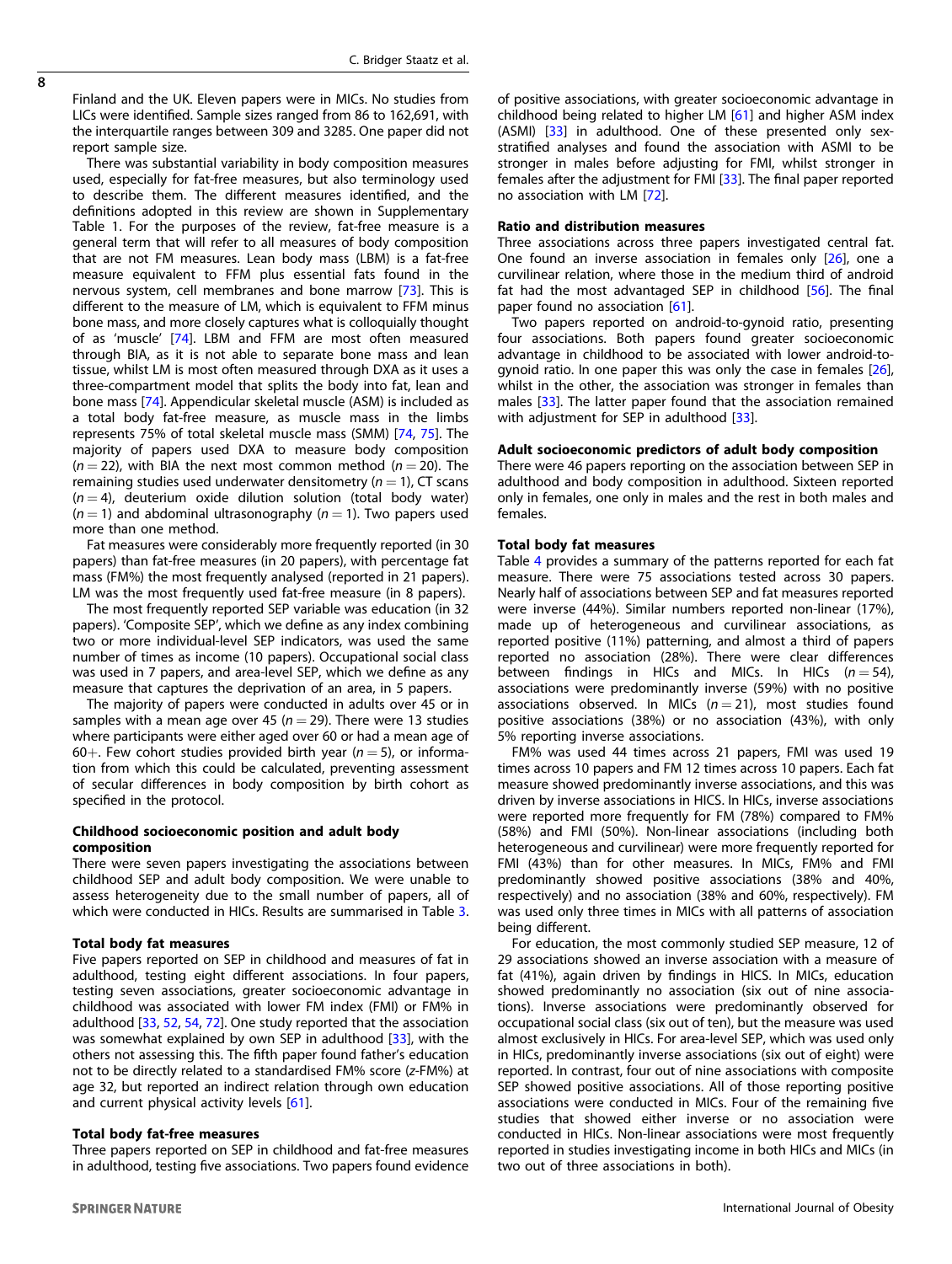Table 3. Direction of association reported between socioeconomic position in childhood and body composition in adulthood, presented in narrative form. Table 3. Direction of association reported between socioeconomic position in childhood and body composition in adulthood, presented in narrative form.

<span id="page-8-0"></span>

| Paper                  | Country | 2                 | SEP measure and time of<br>measurement                                                                                                                                                                                          | <b>Body composition</b><br>measure and age                                 | Findings                                                                                                                                                                                                                                                                                                                                                                                                                                                                                                                                                       |
|------------------------|---------|-------------------|---------------------------------------------------------------------------------------------------------------------------------------------------------------------------------------------------------------------------------|----------------------------------------------------------------------------|----------------------------------------------------------------------------------------------------------------------------------------------------------------------------------------------------------------------------------------------------------------------------------------------------------------------------------------------------------------------------------------------------------------------------------------------------------------------------------------------------------------------------------------------------------------|
| Agha (2013) [26]       | USA     | 228 M: 172<br>نن  | Prenatal SE                                                                                                                                                                                                                     | Android FM, Android-to-<br>Limb FM Ratio Age: 48<br>Gynoid Ratio, Trunk to | gynoid ratio and trunk to limb FM ratio in females with adjustment for age,<br>Inverse associations between prenatal SEI and android FM, android-to-<br>race and matemal variables. No association in males                                                                                                                                                                                                                                                                                                                                                    |
| Bann (2014) [33]       | š       | 746 F: 812<br>έ   | Occupational Social Class (age 4)<br>Mothers and Fathers Education<br>(age 6)                                                                                                                                                   | Gynoid Ratio Age: 60-64<br>FMI, ASMI, Android-to-                          | association between paternal education age 6 and appendicular lean mass<br>All three childhood SEP measures were significantly (P < 0.05) related to FMI<br>associated with appendicular lean mass index in men before adjustment for<br>association with appendicular lean mass index was significant in women<br>but not men. Own education and adult SEP may explain part of the<br>fat mass, but not in women. Following adjustment for fat mass, the<br>and android-to-gynoid ratio in men and women, and significantly<br>index in women, and FMI in men |
| Lahmann (2000a) [52]   | Sweden  | 5145              | Parental Occupation (recalled)                                                                                                                                                                                                  | FM% Age: 45-73                                                             | Only tested in women—inverse association with parental occupational class<br>and FM%                                                                                                                                                                                                                                                                                                                                                                                                                                                                           |
| Lewin (2014) [54]      | France  | 4079              | Parental Education (recalled)                                                                                                                                                                                                   | FMI and FM% Age: 30-79                                                     | Significant slightly inverse association between parental education and FM<br>% in males. Association between parental education and FM% not reported<br>females between parental education and FMI, with lowest FMI in highest<br>for females as insignificant. Significant associations in both males and<br>parental education group. Stronger effect in women                                                                                                                                                                                              |
| Loucks (2016) [56]     | USA     | 394               | SEI (age 7)<br>Childhood                                                                                                                                                                                                        | Android Fat Age: 47                                                        | Curvilinear association between childhood SEI and android fat-those in<br>middle tertile of android fat tended to be from the most advantaged<br>position                                                                                                                                                                                                                                                                                                                                                                                                      |
| Pirila (2012) [61]     | Finland | 158               | Fathers Education (recalled)                                                                                                                                                                                                    | FM% z score, LM, % Trunk<br>Fat Age: 32                                    | No direct association between father's education and FM% z score. Indirect<br>pathways through own education and physical activity levels. Similar for %<br>Trunk Fat. Evidence of direct association between father's education and LM                                                                                                                                                                                                                                                                                                                        |
| Yliharsila (2007) [72] | Finland | F: 1075<br>M: 928 | highest record taken)<br>Social Class (derived<br>from multiple points in<br>Childhood<br>childhood,                                                                                                                            | FM%, LM Age: 61.5                                                          | Lower FM% was associated with higher social class (males $P < 0.001$ , females<br>$P = 0.031$ ). No results reported for social class and lean mass-assumed to<br>be insignificant                                                                                                                                                                                                                                                                                                                                                                             |
|                        |         |                   | M male, F female, SEP socioeconomic position, FM fat mass, FMI Fat Mass Index, ASMI Appendicular Skeletal Muscle Index, LM lean mass.<br>measures and body composition outcomes, preventing direct comparisons between studies. |                                                                            | Results are presented in narrative form due to the small number of papers looking at socioeconomic position (SEP) in childhood and body composition in adulthood, and because of heterogeneity in SEP                                                                                                                                                                                                                                                                                                                                                          |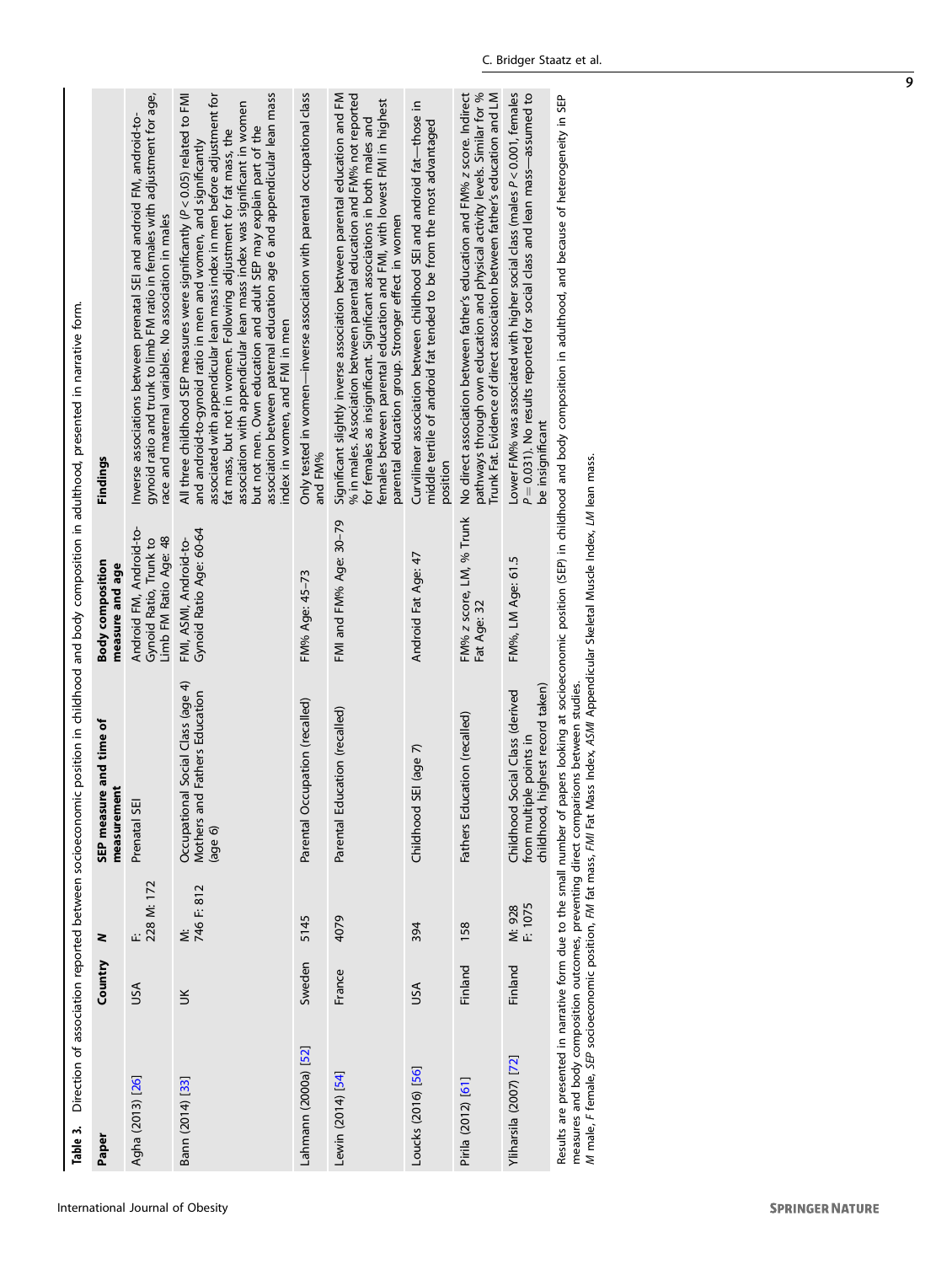Table 4. Summary of associations between socioeconomic position and fat measures in adults in high-income countries and middle-income countries.

| <b>SEP indicator</b>                                       |                | Direction of relation between SEP and fat measure<br><b>Total</b> |                          |                |                          |                                                                                                 |                |                          |                          |                  |                          |                                                                     |                  |  |  |
|------------------------------------------------------------|----------------|-------------------------------------------------------------------|--------------------------|----------------|--------------------------|-------------------------------------------------------------------------------------------------|----------------|--------------------------|--------------------------|------------------|--------------------------|---------------------------------------------------------------------|------------------|--|--|
| <b>Positive</b>                                            |                | <b>Negative</b>                                                   |                          |                | <b>Non-linear</b>        |                                                                                                 |                | <b>No relation</b>       |                          |                  |                          |                                                                     |                  |  |  |
|                                                            | N              | $\%$                                                              | <b>References</b>        | N              | $\%$                     | <b>References</b>                                                                               | N              | %                        | <b>References</b>        | $\boldsymbol{N}$ | $\%$                     | <b>References</b>                                                   | $\boldsymbol{N}$ |  |  |
| High-income countries                                      |                |                                                                   |                          |                |                          |                                                                                                 |                |                          |                          |                  |                          |                                                                     |                  |  |  |
| Fat mass (kg)                                              |                |                                                                   |                          |                |                          |                                                                                                 |                |                          |                          |                  |                          |                                                                     |                  |  |  |
| Education                                                  | $\mathbf 0$    | $\overline{\phantom{a}}$                                          |                          | $\overline{2}$ | 50                       | $[31]^{F}$ [28]                                                                                 | $\mathbf{1}$   | 25                       | [67]                     | $\mathbf{1}$     | 25                       | [48]                                                                | $\overline{4}$   |  |  |
| Composite SEP                                              | $\mathbf 0$    | $\overline{a}$                                                    |                          | $\mathbf{1}$   | 100                      | [28]                                                                                            | $\mathbf 0$    | $\qquad \qquad -$        |                          | $\mathbf 0$      | $\overline{\phantom{0}}$ | $\overline{a}$                                                      | $\mathbf{1}$     |  |  |
| Area-level SEP                                             | $\mathbf 0$    | $\overline{\phantom{a}}$                                          |                          | 3              | 100                      | $[43]$ <sup>F</sup> $[37]$ <sup>F</sup> [28]                                                    | $\mathbf 0$    | $\overline{\phantom{a}}$ | $\equiv$                 | $\mathbf 0$      | $\bar{ }$                | $\equiv$                                                            | 3                |  |  |
| Father's education                                         | $\mathbf 0$    | $\overline{\phantom{m}}$                                          |                          | $\mathbf{1}$   | 100                      | $[53]$                                                                                          | $\mathbf 0$    | $\overline{a}$           |                          | $\mathbf 0$      | $\overline{\phantom{a}}$ | $\overline{\phantom{0}}$                                            | $\mathbf{1}$     |  |  |
| Fat mass %                                                 |                |                                                                   |                          |                |                          |                                                                                                 |                |                          |                          |                  |                          |                                                                     |                  |  |  |
| Composite SEP                                              | $\mathbf 0$    | $\overline{\phantom{a}}$                                          |                          | $\mathbf{1}$   | 33                       | $[64]$ <sup>F</sup>                                                                             | $\mathbf 0$    | $\qquad \qquad -$        | $\overline{\phantom{0}}$ | $\overline{2}$   | 66                       | $[64]^{M}$ [71]                                                     | 3                |  |  |
| Education                                                  | $\mathbf 0$    |                                                                   |                          | $\overline{7}$ | 58                       | $[70]$ <sup>F</sup> $[54]$ <sup>F</sup> $[38]$ <sup>F</sup> $[67]$ <sup>F</sup><br>[52, 61, 65] | $\overline{2}$ | 16                       | $[70]^M$ $[54]^M$        | $\overline{3}$   | 25                       | $\frac{\left[38\right]^{\mathsf{M}}}{\left[67\right]^{\mathsf{M}}}$ | 12               |  |  |
| Occupational<br>social class                               | $\Omega$       | $\overline{\phantom{0}}$                                          |                          | $\overline{4}$ | 66                       | $[51]^{F}$ $[52]^{F}$ $[72]^{M}$ $[72]^{F}$                                                     | $\Omega$       | ÷                        | $\overline{\phantom{0}}$ | $\overline{2}$   | 33                       | $[51]^M$ $[68]^M$                                                   | 6                |  |  |
| Income                                                     | $\Omega$       | $\overline{\phantom{a}}$                                          | $\overline{a}$           | $\mathbf{1}$   | 100                      | [65]                                                                                            | $\mathbf 0$    | $\overline{\phantom{a}}$ |                          | $\mathbf 0$      | $\overline{\phantom{0}}$ | $\overline{\phantom{0}}$                                            | $\mathbf{1}$     |  |  |
| Area-level SEP                                             | $\Omega$       | $\qquad \qquad -$                                                 | $\overline{\phantom{0}}$ | $\overline{2}$ | 66                       | $[54]^{F}$ $[54]^{M}$                                                                           | $\Omega$       | $\qquad \qquad -$        | $\overline{a}$           | $\mathbf{1}$     | 33                       | [42]                                                                | 3                |  |  |
| Miscellaneous                                              | $\mathbf 0$    | $\overline{\phantom{0}}$                                          |                          | 3              | 50                       | $[54]^{F}$ $[54]^{M}$ $[53]$                                                                    | $\mathbf{1}$   | 17                       | $[54]^{M}$               | $\overline{2}$   | 33                       | $[54]^{r}$ $[68]^{M}$                                               | 6                |  |  |
| Fat Mass Index                                             |                |                                                                   |                          |                |                          |                                                                                                 |                |                          |                          |                  |                          |                                                                     |                  |  |  |
| Education                                                  | $\Omega$       | $\overline{a}$                                                    |                          | $\overline{2}$ | 50                       | $[33]^{r}$ $[33]^{M}$                                                                           | $\overline{2}$ | 50                       | $[54]^{F}$ $[54]^{M}$    | $\Omega$         | $\overline{a}$           |                                                                     | $\overline{4}$   |  |  |
| Income                                                     | $\Omega$       | $\overline{\phantom{m}}$                                          |                          | $\pmb{0}$      | $\overline{\phantom{0}}$ |                                                                                                 | $\overline{2}$ | 100                      | $[33]^{F}$ $[33]^{M}$    | $\mathbf 0$      | $\overline{a}$           | -                                                                   | $\overline{2}$   |  |  |
| Miscellaneous                                              | $\mathbf 0$    |                                                                   |                          | 5              | 63                       | $[54]^{F}$ $[54]^{M}$ $[54]^{M}$ $[33]^{F}$<br>$[33]^{M}$                                       | $\overline{2}$ | 25                       | $[54]^{F}$ $[54]^{M}$    | $\mathbf{1}$     | 13                       | $[54]$ <sup>F</sup>                                                 | 8                |  |  |
| Middle-income countries                                    |                |                                                                   |                          |                |                          |                                                                                                 |                |                          |                          |                  |                          |                                                                     |                  |  |  |
| Fat mass (kg)                                              |                |                                                                   |                          |                |                          |                                                                                                 |                |                          |                          |                  |                          |                                                                     |                  |  |  |
| Education                                                  | $\mathbf 0$    | $\overline{\phantom{a}}$                                          |                          |                |                          |                                                                                                 |                |                          |                          | $\mathbf{1}$     | 100                      | $[34]$ <sup>F</sup>                                                 | $\mathbf{1}$     |  |  |
| Composite SEP                                              | $\mathbf{1}$   | 100                                                               | $[60]^{M}$               | $\mathbf 0$    |                          |                                                                                                 | $\mathbf 0$    | $\overline{a}$           |                          | $\mathbf 0$      | $\overline{\phantom{0}}$ | -                                                                   | $\mathbf{1}$     |  |  |
| Type of<br>employment                                      | $\mathbf 0$    | ÷                                                                 | $\overline{a}$           | $\Omega$       | $\overline{a}$           | -                                                                                               | $\mathbf{1}$   | 100                      | $[50]$ <sup>F</sup>      | $\Omega$         | $\overline{a}$           | -                                                                   | $\mathbf{1}$     |  |  |
| Fat mass %                                                 |                |                                                                   |                          |                |                          |                                                                                                 |                |                          |                          |                  |                          |                                                                     |                  |  |  |
| Composite SEP                                              | 2              | 100                                                               | $[57]^{F}$ $[60]^{M}$    | $\mathbf 0$    | $\overline{\phantom{0}}$ |                                                                                                 | 0              | $\overline{\phantom{0}}$ |                          | $\mathbf 0$      | $\overline{\phantom{a}}$ | $\overline{a}$                                                      | 2                |  |  |
| Education                                                  | $\mathbf{1}$   | 17                                                                | [39]                     | $\mathbf{1}$   | 17                       | $[46]$ <sup>F</sup>                                                                             | $\mathbf 0$    |                          |                          | $\overline{4}$   | 67                       | $[45]^{M}$ $[45]^{F}$ $[69]^{F}$<br>$[29]$ <sup>F</sup>             | 6                |  |  |
| Occupational<br>social class                               | $\mathbf 0$    | $\overline{\phantom{m}}$                                          |                          | $\pmb{0}$      | $\overline{\phantom{0}}$ | $\overline{\phantom{0}}$                                                                        | $\mathbf 0$    |                          |                          | $\mathbf{1}$     | 100                      | $[45]$ <sup>F</sup>                                                 | $\mathbf{1}$     |  |  |
| Income                                                     | $\mathbf 0$    | $\qquad \qquad -$                                                 |                          | $\mathbf 0$    | $\qquad \qquad -$        | $\overline{a}$                                                                                  | $\overline{2}$ | 100                      | [39] [69]                | $\mathbf 0$      | $\qquad \qquad -$        | $\overline{a}$                                                      | $\overline{2}$   |  |  |
| Material lifestyle                                         | $\overline{2}$ | 100                                                               | $[45]^{M}$ $[45]^{F}$    | 0              | $\overline{\phantom{0}}$ | $\overline{a}$                                                                                  | $\mathbf 0$    | ÷                        | $\overline{a}$           | $\mathbf 0$      | $\overline{\phantom{0}}$ | $\overline{a}$                                                      | $\overline{2}$   |  |  |
| Fat Mass Index                                             |                |                                                                   |                          |                |                          |                                                                                                 |                |                          |                          |                  |                          |                                                                     |                  |  |  |
| Education                                                  | $\mathbf{1}$   | 50                                                                | [46]                     | $\mathbf 0$    | ÷                        | -                                                                                               | $\Omega$       | ÷                        | $\equiv$                 | $\mathbf{1}$     | 50                       | [63]                                                                | $\overline{2}$   |  |  |
| Income                                                     | $\mathbf 0$    | $\qquad \qquad -$                                                 | $\overline{\phantom{0}}$ | $\mathbf 0$    | $\overline{a}$           | $\overline{a}$                                                                                  | $\mathbf 0$    | $\overline{a}$           |                          | $\mathbf{1}$     | 100                      | [63]                                                                | $\mathbf{1}$     |  |  |
| Composite SEP                                              | $\mathbf{1}$   | 50                                                                | $[60]^{M}$               | $\Omega$       | $\overline{\phantom{a}}$ |                                                                                                 | $\mathbf 0$    | $\overline{\phantom{0}}$ | $\overline{\phantom{0}}$ | $\mathbf{1}$     | 50                       | [63]                                                                | $\overline{2}$   |  |  |
| Overall distribution of associations—fat measures combined |                |                                                                   |                          |                |                          |                                                                                                 |                |                          |                          |                  |                          |                                                                     |                  |  |  |
| Combined SEP                                               |                | 11%                                                               |                          |                | 44%                      |                                                                                                 |                | 17%                      |                          |                  | 28%                      |                                                                     | 75               |  |  |
| HIC combined SEP                                           |                | 0%                                                                |                          |                | 59%                      |                                                                                                 |                | 19%                      |                          |                  | 22%                      |                                                                     | 54               |  |  |
| MIC combined SEP                                           |                | 38%                                                               |                          |                | 5%                       |                                                                                                 |                | 14%                      |                          |                  | 43%                      |                                                                     | 21               |  |  |

Positive associations indicate an increase in fat measure with an increase in socioeconomic advantage; inverse associations indicate a decrease in fat measure with an increase in socioeconomic advantage; non-linear associations indicate that the association between SEP and fat measures is either curvilinear or heterogeneous. Miscellaneous SEP measures are where less than two papers reported on the measure. Total N represents the total number of reported associations between the given SEP measure and the body composition measure (i.e., total number of associations reporting on education and FM). There may be two associations from one paper per SEP measure, if only gender-stratified data are presented. The N in the 'direction of relation' groups (i.e., positive, negative, non-linear, no association) refers to the number of associations reporting each patterning within the given SEP measure and body composition measure combination (i.e., number of positive associations reported between education and FM), and corresponds to the references included. The % in the 'direction of relation' groups indicates the number of associations reporting a particular patterning (i.e., positive) as a percentage of the total number of associations for the given SEP measure and body composition measure (i.e., education and FM).

F Indicates results for females only.

<sup>M</sup>Indicates results for males only.

<span id="page-9-0"></span> $\overline{10}$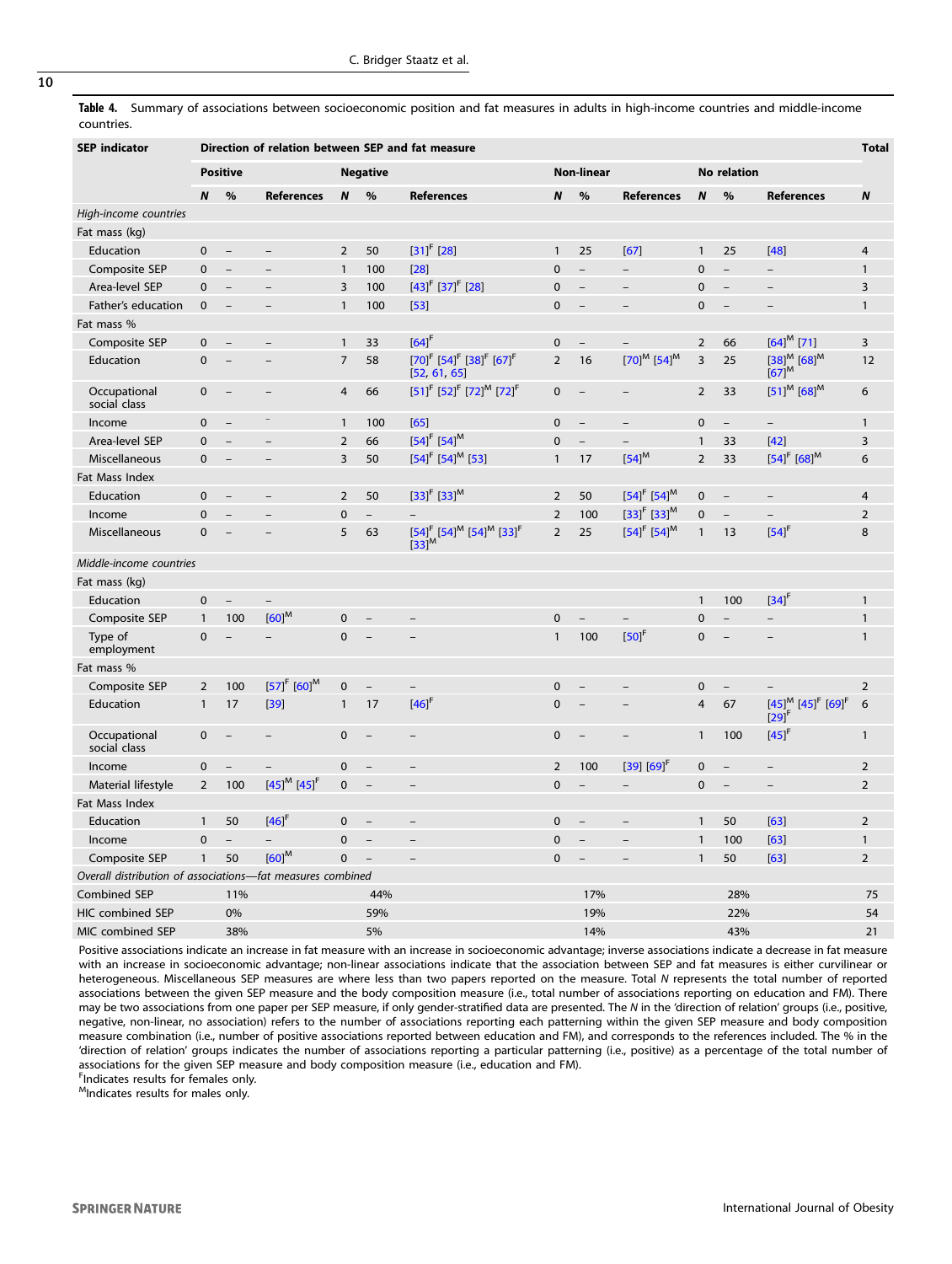## Total body fat-free measures

Table [5](#page-11-0) provides a summary of the patterns identified for each of the different fat-free measures. There were 44 associations tested across 19 papers. The majority found no association between SEP and fat-free measures (55%), whilst 32% found evidence of positive associations, 7% found inverse and 7% found non-linear associations. More associations were tested in HICs (30 association across 14 papers) compared to MICs (14 associations across 5 papers), and patterns of association were similar in both settings.

LM was used 10 times across 8 papers while FFM, ASM and ASMI were used 9–11 times each across 3–6 papers. Percentage LM (LM %), LM index (LMI) and FFM index (FFMI) were used in one paper each. FFM showed a greater frequency of positive associations (50%) while for all other measures no association was most commonly observed. ASMI reported a higher number of positive associations (36%) compared to LM and ASM. LM and ASM found positive associations in 10–30% of associations. Inverse and non-linear patterns were reported in approximately 0–20% of the associations for LM, FFM, ASM and ASMI.

For measures that include bone (FFM and LBM) ( $n = 11$ ), there was a higher proportion of positive associations reported (45%) compared to measures that did not include bone, i.e., LM  $(n = 33, 27%)$ . There was little difference in the distribution of associations between those that used index or percentage measures compared to those that used raw measures. Two papers made additional adjustments [[33](#page-14-0), [66](#page-14-0)], for either FM or body size that resulted in associations reversing in direction to become positive, or increasing in strength.

For all measures of SEP, no associations were most frequently observed. Positive associations were more frequently reported for education (35% of 23 associations) and income (29% of 7) compared with social class (17% of 6). Income showed a higher percentage of non-linear associations (29%) and a lower number of no associations (43%) compared to all other SEP measures. Composite measures of SEP were used twice and area-level SEP once.

Among studies that presented sex-specific or sex-stratified analysis (46 associations across 16 papers), there was greater variability in the patterns of associations observed among women in HICs compared with men in both HICs and MICs and women in MICs (Supplementary Fig. 2). There were a higher percentage of positive (40%) and inverse (16%) relationships, and a lower percentage reporting no association (40%). Among men and women in MICs and men in HICs, there was more consistent evidence of no association across the studies (70–73%).

## Ratio and distribution measures

Thirteen papers reported on the association between SEP and ratio or distribution measures (Supplementary Table 2). Only two were from MICs preventing comparison of differences by the income level of the country.

There were 14 associations across ten papers that investigated the association between SEP and a measure of central fat. Four papers used the same all-female sample (SWAN) [\[40](#page-14-0), [44](#page-14-0), [55](#page-14-0), [58\]](#page-14-0), and one additional paper also tested the association in women only [\[50](#page-14-0)]. The majority of associations (9 out of 14, 64%) reported that greater socioeconomic advantage was associated with lower central adiposity. For education, five out of the seven associations found evidence that lower education level was associated with greater central fat, whilst two out of the three papers using income found some evidence of higher central fat among those with lower income.

Two papers used a distribution measure other than central fat. One found women who engaged in more labour-intensive occupations had lower leg FM [[50\]](#page-14-0). The other found no association between education and the distribution of either upper or lower SMM [\[32](#page-14-0)].

Six associations across three papers reported on ratios, one conducted in an all-female population. One paper, which tested the association using education, occupational social class and income, found that greater socioeconomic advantage was related to a lower android-to-gynoid ratio  $[33]$ . Men showed a stronger association for education compared to other SEP measures, and also a stronger association than that observed in women when measured by education, whilst a heterogeneous association was observed for occupational social class [\[33](#page-14-0)]. Another paper found that those with higher education level were more likely to have a normal compared to high ratio of fat to LM, whilst employment was related to the ratio in a non-linear fashion [\[62](#page-14-0)]. In the third study no association was found between income and the ratios of central fat types in females [[44\]](#page-14-0).

#### **DISCUSSION**

This systematic review finds evidence of socioeconomic inequalities in body composition, although the direction and strength of these inequalities varies by measure of SEP, measure of body composition, sex and economic development of the country of study. The review generally finds evidence of associations between more advantaged SEP in both childhood and adulthood and lower levels of total body FM, particularly in HICs, irrespective of which SEP or FM measure is used. Such associations were more frequently observed among females than males. In MICs, the majority of studies showed positive or no association for fat measures. For fat-free measures, findings were more mixed, with the majority of papers reporting no association or greater socioeconomic advantage being associated with greater FFM. There is some evidence of similar positive associations between childhood SEP and adult fat-free measures in HICs, although the small number of studies means caution is required in interpretation of these findings. No studies reported associations for childhood SEP and adult body composition in MICs, and no studies conducted in LICs were identified.

Our findings for adult SEP and fat measures are consistent with previous systematic reviews, showing predominantly inverse associations for anthropometric measures of adiposity such as BMI and waist circumference in HICs, especially among women [\[2,](#page-13-0) [3\]](#page-13-0). Also similar to reviews based on BMI and other anthropometric measures [\[2,](#page-13-0) [3,](#page-13-0) [7\]](#page-13-0), we find positive associations to only be observed in MICs. We also found SEP to be inversely related to measures of central fat, whilst evidence for other measures of fat distribution is too sparse to draw conclusions [\[3\]](#page-13-0).

Our findings in relation to childhood SEP and adult body fat measures are also similar to those for BMI that find mostly inverse associations [[4](#page-13-0), [6\]](#page-13-0). However, the small number of studies means that conclusions regarding differences between males and females are not possible. No studies reported on the association in MICs, and it was therefore not possible to compare findings between MICs and HICs. To the best of our knowledge, no systematic reviews have previously considered social inequalities in measures of FFM. One review did find more consistent evidence than our review that advantaged SEP in childhood is related to better physical capability in adulthood [\[76\]](#page-14-0), with such measures of physical capability (i.e., grip strength) being correlated with muscle mass and strength [\[77](#page-15-0), [78](#page-15-0)]. Few studies tested if associations with childhood SEP were independent of adult SEP,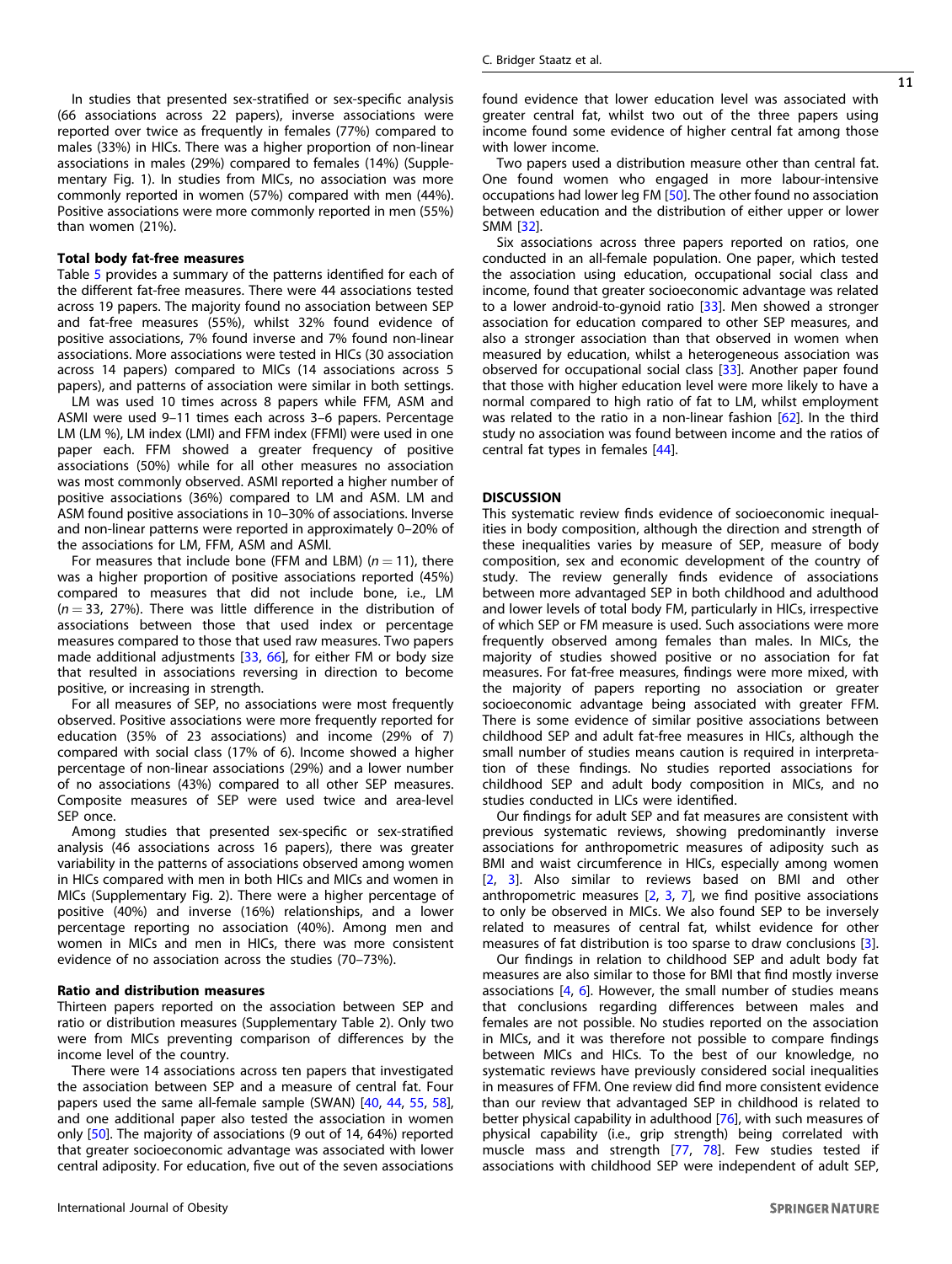<span id="page-11-0"></span>Table 5. Summary of associations between socioeconomic position and lean measures in adults in high-income countries and middle-income countries.

| <b>Positive</b><br><b>Negative</b><br><b>Non-linear</b><br><b>No relation</b><br>$\boldsymbol{N}$<br>$\%$<br>$\%$<br><b>References</b><br>$\boldsymbol{N}$<br>%<br><b>References</b><br>$\boldsymbol{N}$<br>$\%$<br><b>References</b><br><b>References</b><br>$\boldsymbol{N}$<br>$\boldsymbol{N}$<br>High-income countries<br>Fat-free mass<br>$[66]^{F}$ $[66]^{M}$<br>$[67]^{F}$ $[67]^{M}$<br>$\overline{2}$<br>50<br>$\mathsf 0$<br>$\mathbf 0$<br>$\overline{2}$<br>50<br>Education<br>$\mathbf 0$<br>$\overline{a}$<br>4<br>$\overline{\phantom{a}}$<br>$[27]^{M}$<br>$[27]$ <sup>F</sup><br>$\mathbf 0$<br>$\pmb{0}$<br>50<br>$\overline{2}$<br>Miscellaneous<br>$\mathbf{1}$<br>50<br>$\mathbf 0$<br>$\mathbf{1}$<br>Lean mass<br>$[70]^{F}$ $[31]^{F}$<br>$[70]^M$ $[30]^F$ $[48]$ $[61]$<br>Education<br>$\overline{2}$<br>33<br>$\mathbf 0$<br>$\Omega$<br>$\Omega$<br>$\mathbf 0$<br>$\overline{4}$<br>66<br>6<br>$\overline{\phantom{0}}$<br>$[30]$ <sup>F</sup><br>$[37]$ <sup>F</sup><br>Miscellaneous<br>$\mathbf{1}$<br>33<br>[53]<br>$\mathbf 0$<br>$\mathbf 0$<br>$\mathbf{1}$<br>33<br>33<br>$\overline{3}$<br>$\mathbf{1}$<br>$\qquad \qquad -$<br>Lean mass %<br>100<br>$\Omega$<br>$\mathbf 0$<br>Father's education<br>$\mathbf{1}$<br>$[53]$<br>$\mathbf 0$<br>$\mathbf{1}$<br>$\overline{a}$<br>$\overline{\phantom{0}}$<br>L,<br>Lean Mass Index<br>$[27]^{M}$<br>$\mathbf 0$<br>[27]<br>$\pmb{0}$<br>Occupational social class<br>$\mathbf 0$<br>$\mathbf{1}$<br>50<br>$\mathbf 0$<br>$\mathbf{1}$<br>50<br>$\overline{2}$<br>$\overline{a}$<br>Appendicular skeletal muscle<br>$[47]^{M} [47]^{F}$<br>$\mathbf 0$<br>$\mathbf 0$<br>Education<br>$\mathbf 0$<br>$\mathbf 0$<br>$\mathbf 0$<br>$\mathbf 0$<br>$\overline{2}$<br>100<br>$\overline{2}$<br>$\overline{\phantom{0}}$<br>$\overline{\phantom{0}}$<br>$\overline{a}$<br>$[47]^{M}$<br>$\mathbf{0}$<br>$\Omega$<br>$\mathbf 0$<br>50<br>[47]<br>$\overline{2}$<br>$\Omega$<br>50<br>$\mathbf{1}$<br>Income<br>$\mathbf{1}$<br>$\qquad \qquad -$<br>$\overline{\phantom{0}}$<br>Appendicular Skeletal Muscle Index<br>$[41]$ <sup>[</sup> $[49]$ <sup>[</sup> $[33]$ <sup>M</sup><br>$[33]^{F}$<br>25<br>$\mathbf 0$<br>$\mathbf 0$<br>$\mathbf 0$<br>3<br>75<br>Education<br>$\mathbf 0$<br>$\overline{4}$<br>$\mathbf{1}$<br>$\overline{\phantom{0}}$<br>$[33]^{F}$ $[33]^{M}$<br>$\overline{2}$<br>$\mathbf 0$<br>100<br>$\mathbf 0$<br>$\mathbf 0$<br>$\mathbf 0$<br>Income<br>$\mathbf 0$<br>$\overline{2}$<br>$\overline{\phantom{a}}$<br>$\overline{\phantom{0}}$<br>$\overline{\phantom{0}}$<br>$[33]^{M}$<br>[33]<br>Miscellaneous<br>$\mathbf{1}$<br>50<br>$\mathbf 0$<br>$\mathbf 0$<br>$\pmb{0}$<br>$\overline{2}$<br>$\mathbf 0$<br>$\mathbf{1}$<br>50<br>-<br>Middle-income countries<br>Fat-free mass<br>$[32]^{M}$ $[34]^{F}$<br>$[32]$ <sup>F</sup><br>$\overline{2}$<br>$\mathbf{1}$<br>$\Omega$<br>50<br>13<br>$\mathbf 0$<br>$\Omega$<br>$\overline{3}$<br>Education<br>$\overline{\phantom{0}}$<br>$[60]^M$<br>$\mathbf{1}$<br>$\mathbf 0$<br>Composite SEP<br>33<br>$\mathbf 0$<br>$\pmb{0}$<br>$\mathbf 0$<br>$\mathbf{1}$<br>$\overline{\phantom{a}}$<br>$\qquad \qquad -$<br>$\overline{\phantom{0}}$<br>Fat Free Mass Index<br>$[60]^{M}$<br>$\mathbf 0$<br>$\mathbf 0$<br>$\mathbf 0$<br>100<br>Composite SEP<br>$\mathbf{1}$<br>$\mathbf{1}$<br>L.<br>$\overline{\phantom{0}}$<br>$\qquad \qquad -$<br>$\overline{\phantom{0}}$<br>÷<br>Lean mass<br>$\mathbf 0$<br>$\mathbf 0$<br>$\mathbf 0$<br>50<br>[50]<br>$\pmb{0}$<br>Employment type<br>$\mathbf{1}$<br>$\mathbf{1}$<br>$\overline{\phantom{a}}$<br>$\overline{\phantom{0}}$<br>$\overline{\phantom{0}}$<br>Appendicular skeletal muscle<br>$[32]^{M}$ [63]<br>$[32]$ <sup>F</sup><br>$\mathbf 0$<br>Education<br>20<br>$\mathbf 0$<br>$\mathbf 0$<br>$\overline{2}$<br>3<br>$\mathbf{1}$<br>$\mathbf 0$<br>$\equiv$<br>$\overline{\phantom{a}}$<br>$\Omega$<br>$\Omega$<br>$\mathbf 0$<br>$\mathbf 0$<br>$\mathbf 0$<br>[63]<br>$\mathbf{1}$<br>Income<br>$\mathbf{1}$<br>100<br>$\overline{\phantom{0}}$<br>$\qquad \qquad -$<br>$\Omega$<br>$\Omega$<br>$\mathbf 0$<br>$\mathbf 0$<br>$\mathbf 0$<br>$\pmb{0}$<br>$\mathbf{1}$<br>100<br>$\mathbf{1}$<br><b>Employment status</b><br>$\equiv$<br>[63]<br>$\overline{\phantom{0}}$<br>$\overline{\phantom{0}}$<br>Appendicular Skeletal Muscle Index<br>Education<br>$\mathbf 0$<br>$\mathbf 0$<br>$\mathbf 0$<br>$\Omega$<br>$\mathbf 0$<br>$\mathbf 0$<br>$\mathbf{1}$<br>100<br>[63]<br>$\mathbf{1}$<br>$\overline{\phantom{0}}$<br>$\mathbf 0$<br>$\pmb{0}$<br>$\mathbf 0$<br>$\mathbf 0$<br>$\mathbf 0$<br>$\mathbf 0$<br>$\mathbf{1}$<br>100<br>[63]<br>Income<br>$\overline{a}$<br>$\mathbf{1}$<br>$\overline{\phantom{0}}$<br>$\mathbf 0$<br>$\mathbf 0$<br>$\pmb{0}$<br>$\mathbf 0$<br>$\mathbf 0$<br>$\mathbf 0$<br>$\mathbf{1}$<br>[63]<br>$\mathbf{1}$<br><b>Employment status</b><br>100<br>$\overline{\phantom{0}}$<br>$\overline{\phantom{0}}$<br>Overall distribution of associations-fat measures combined<br><b>Combined SEP</b><br>32%<br>7%<br>7%<br>55%<br>44<br>7%<br><b>HIC combined SEP</b><br>33%<br>7%<br>53%<br>30 | <b>SEP indicator</b> |     | Direction of relation between SEP and lean measure |    |  |    |  |     | <b>Total</b> |
|---------------------------------------------------------------------------------------------------------------------------------------------------------------------------------------------------------------------------------------------------------------------------------------------------------------------------------------------------------------------------------------------------------------------------------------------------------------------------------------------------------------------------------------------------------------------------------------------------------------------------------------------------------------------------------------------------------------------------------------------------------------------------------------------------------------------------------------------------------------------------------------------------------------------------------------------------------------------------------------------------------------------------------------------------------------------------------------------------------------------------------------------------------------------------------------------------------------------------------------------------------------------------------------------------------------------------------------------------------------------------------------------------------------------------------------------------------------------------------------------------------------------------------------------------------------------------------------------------------------------------------------------------------------------------------------------------------------------------------------------------------------------------------------------------------------------------------------------------------------------------------------------------------------------------------------------------------------------------------------------------------------------------------------------------------------------------------------------------------------------------------------------------------------------------------------------------------------------------------------------------------------------------------------------------------------------------------------------------------------------------------------------------------------------------------------------------------------------------------------------------------------------------------------------------------------------------------------------------------------------------------------------------------------------------------------------------------------------------------------------------------------------------------------------------------------------------------------------------------------------------------------------------------------------------------------------------------------------------------------------------------------------------------------------------------------------------------------------------------------------------------------------------------------------------------------------------------------------------------------------------------------------------------------------------------------------------------------------------------------------------------------------------------------------------------------------------------------------------------------------------------------------------------------------------------------------------------------------------------------------------------------------------------------------------------------------------------------------------------------------------------------------------------------------------------------------------------------------------------------------------------------------------------------------------------------------------------------------------------------------------------------------------------------------------------------------------------------------------------------------------------------------------------------------------------------------------------------------------------------------------------------------------------------------------------------------------------------------------------------------------------------------------------------------------------------------------------------------------------------------------------------------------------------------------------------------------------------------------------------------------------------------------------------------------------------------------------------------------------------------------------------------------------------------------------------------------------------------------------------------------------------------------------------------------------------------------------------------------------------------------------------------------------------------------------------------------------------------------------------------------------------------------------------------------|----------------------|-----|----------------------------------------------------|----|--|----|--|-----|--------------|
|                                                                                                                                                                                                                                                                                                                                                                                                                                                                                                                                                                                                                                                                                                                                                                                                                                                                                                                                                                                                                                                                                                                                                                                                                                                                                                                                                                                                                                                                                                                                                                                                                                                                                                                                                                                                                                                                                                                                                                                                                                                                                                                                                                                                                                                                                                                                                                                                                                                                                                                                                                                                                                                                                                                                                                                                                                                                                                                                                                                                                                                                                                                                                                                                                                                                                                                                                                                                                                                                                                                                                                                                                                                                                                                                                                                                                                                                                                                                                                                                                                                                                                                                                                                                                                                                                                                                                                                                                                                                                                                                                                                                                                                                                                                                                                                                                                                                                                                                                                                                                                                                                                                                                                           |                      |     |                                                    |    |  |    |  |     |              |
|                                                                                                                                                                                                                                                                                                                                                                                                                                                                                                                                                                                                                                                                                                                                                                                                                                                                                                                                                                                                                                                                                                                                                                                                                                                                                                                                                                                                                                                                                                                                                                                                                                                                                                                                                                                                                                                                                                                                                                                                                                                                                                                                                                                                                                                                                                                                                                                                                                                                                                                                                                                                                                                                                                                                                                                                                                                                                                                                                                                                                                                                                                                                                                                                                                                                                                                                                                                                                                                                                                                                                                                                                                                                                                                                                                                                                                                                                                                                                                                                                                                                                                                                                                                                                                                                                                                                                                                                                                                                                                                                                                                                                                                                                                                                                                                                                                                                                                                                                                                                                                                                                                                                                                           |                      |     |                                                    |    |  |    |  |     |              |
|                                                                                                                                                                                                                                                                                                                                                                                                                                                                                                                                                                                                                                                                                                                                                                                                                                                                                                                                                                                                                                                                                                                                                                                                                                                                                                                                                                                                                                                                                                                                                                                                                                                                                                                                                                                                                                                                                                                                                                                                                                                                                                                                                                                                                                                                                                                                                                                                                                                                                                                                                                                                                                                                                                                                                                                                                                                                                                                                                                                                                                                                                                                                                                                                                                                                                                                                                                                                                                                                                                                                                                                                                                                                                                                                                                                                                                                                                                                                                                                                                                                                                                                                                                                                                                                                                                                                                                                                                                                                                                                                                                                                                                                                                                                                                                                                                                                                                                                                                                                                                                                                                                                                                                           |                      |     |                                                    |    |  |    |  |     |              |
|                                                                                                                                                                                                                                                                                                                                                                                                                                                                                                                                                                                                                                                                                                                                                                                                                                                                                                                                                                                                                                                                                                                                                                                                                                                                                                                                                                                                                                                                                                                                                                                                                                                                                                                                                                                                                                                                                                                                                                                                                                                                                                                                                                                                                                                                                                                                                                                                                                                                                                                                                                                                                                                                                                                                                                                                                                                                                                                                                                                                                                                                                                                                                                                                                                                                                                                                                                                                                                                                                                                                                                                                                                                                                                                                                                                                                                                                                                                                                                                                                                                                                                                                                                                                                                                                                                                                                                                                                                                                                                                                                                                                                                                                                                                                                                                                                                                                                                                                                                                                                                                                                                                                                                           |                      |     |                                                    |    |  |    |  |     |              |
|                                                                                                                                                                                                                                                                                                                                                                                                                                                                                                                                                                                                                                                                                                                                                                                                                                                                                                                                                                                                                                                                                                                                                                                                                                                                                                                                                                                                                                                                                                                                                                                                                                                                                                                                                                                                                                                                                                                                                                                                                                                                                                                                                                                                                                                                                                                                                                                                                                                                                                                                                                                                                                                                                                                                                                                                                                                                                                                                                                                                                                                                                                                                                                                                                                                                                                                                                                                                                                                                                                                                                                                                                                                                                                                                                                                                                                                                                                                                                                                                                                                                                                                                                                                                                                                                                                                                                                                                                                                                                                                                                                                                                                                                                                                                                                                                                                                                                                                                                                                                                                                                                                                                                                           |                      |     |                                                    |    |  |    |  |     |              |
|                                                                                                                                                                                                                                                                                                                                                                                                                                                                                                                                                                                                                                                                                                                                                                                                                                                                                                                                                                                                                                                                                                                                                                                                                                                                                                                                                                                                                                                                                                                                                                                                                                                                                                                                                                                                                                                                                                                                                                                                                                                                                                                                                                                                                                                                                                                                                                                                                                                                                                                                                                                                                                                                                                                                                                                                                                                                                                                                                                                                                                                                                                                                                                                                                                                                                                                                                                                                                                                                                                                                                                                                                                                                                                                                                                                                                                                                                                                                                                                                                                                                                                                                                                                                                                                                                                                                                                                                                                                                                                                                                                                                                                                                                                                                                                                                                                                                                                                                                                                                                                                                                                                                                                           |                      |     |                                                    |    |  |    |  |     |              |
|                                                                                                                                                                                                                                                                                                                                                                                                                                                                                                                                                                                                                                                                                                                                                                                                                                                                                                                                                                                                                                                                                                                                                                                                                                                                                                                                                                                                                                                                                                                                                                                                                                                                                                                                                                                                                                                                                                                                                                                                                                                                                                                                                                                                                                                                                                                                                                                                                                                                                                                                                                                                                                                                                                                                                                                                                                                                                                                                                                                                                                                                                                                                                                                                                                                                                                                                                                                                                                                                                                                                                                                                                                                                                                                                                                                                                                                                                                                                                                                                                                                                                                                                                                                                                                                                                                                                                                                                                                                                                                                                                                                                                                                                                                                                                                                                                                                                                                                                                                                                                                                                                                                                                                           |                      |     |                                                    |    |  |    |  |     |              |
|                                                                                                                                                                                                                                                                                                                                                                                                                                                                                                                                                                                                                                                                                                                                                                                                                                                                                                                                                                                                                                                                                                                                                                                                                                                                                                                                                                                                                                                                                                                                                                                                                                                                                                                                                                                                                                                                                                                                                                                                                                                                                                                                                                                                                                                                                                                                                                                                                                                                                                                                                                                                                                                                                                                                                                                                                                                                                                                                                                                                                                                                                                                                                                                                                                                                                                                                                                                                                                                                                                                                                                                                                                                                                                                                                                                                                                                                                                                                                                                                                                                                                                                                                                                                                                                                                                                                                                                                                                                                                                                                                                                                                                                                                                                                                                                                                                                                                                                                                                                                                                                                                                                                                                           |                      |     |                                                    |    |  |    |  |     |              |
|                                                                                                                                                                                                                                                                                                                                                                                                                                                                                                                                                                                                                                                                                                                                                                                                                                                                                                                                                                                                                                                                                                                                                                                                                                                                                                                                                                                                                                                                                                                                                                                                                                                                                                                                                                                                                                                                                                                                                                                                                                                                                                                                                                                                                                                                                                                                                                                                                                                                                                                                                                                                                                                                                                                                                                                                                                                                                                                                                                                                                                                                                                                                                                                                                                                                                                                                                                                                                                                                                                                                                                                                                                                                                                                                                                                                                                                                                                                                                                                                                                                                                                                                                                                                                                                                                                                                                                                                                                                                                                                                                                                                                                                                                                                                                                                                                                                                                                                                                                                                                                                                                                                                                                           |                      |     |                                                    |    |  |    |  |     |              |
|                                                                                                                                                                                                                                                                                                                                                                                                                                                                                                                                                                                                                                                                                                                                                                                                                                                                                                                                                                                                                                                                                                                                                                                                                                                                                                                                                                                                                                                                                                                                                                                                                                                                                                                                                                                                                                                                                                                                                                                                                                                                                                                                                                                                                                                                                                                                                                                                                                                                                                                                                                                                                                                                                                                                                                                                                                                                                                                                                                                                                                                                                                                                                                                                                                                                                                                                                                                                                                                                                                                                                                                                                                                                                                                                                                                                                                                                                                                                                                                                                                                                                                                                                                                                                                                                                                                                                                                                                                                                                                                                                                                                                                                                                                                                                                                                                                                                                                                                                                                                                                                                                                                                                                           |                      |     |                                                    |    |  |    |  |     |              |
|                                                                                                                                                                                                                                                                                                                                                                                                                                                                                                                                                                                                                                                                                                                                                                                                                                                                                                                                                                                                                                                                                                                                                                                                                                                                                                                                                                                                                                                                                                                                                                                                                                                                                                                                                                                                                                                                                                                                                                                                                                                                                                                                                                                                                                                                                                                                                                                                                                                                                                                                                                                                                                                                                                                                                                                                                                                                                                                                                                                                                                                                                                                                                                                                                                                                                                                                                                                                                                                                                                                                                                                                                                                                                                                                                                                                                                                                                                                                                                                                                                                                                                                                                                                                                                                                                                                                                                                                                                                                                                                                                                                                                                                                                                                                                                                                                                                                                                                                                                                                                                                                                                                                                                           |                      |     |                                                    |    |  |    |  |     |              |
|                                                                                                                                                                                                                                                                                                                                                                                                                                                                                                                                                                                                                                                                                                                                                                                                                                                                                                                                                                                                                                                                                                                                                                                                                                                                                                                                                                                                                                                                                                                                                                                                                                                                                                                                                                                                                                                                                                                                                                                                                                                                                                                                                                                                                                                                                                                                                                                                                                                                                                                                                                                                                                                                                                                                                                                                                                                                                                                                                                                                                                                                                                                                                                                                                                                                                                                                                                                                                                                                                                                                                                                                                                                                                                                                                                                                                                                                                                                                                                                                                                                                                                                                                                                                                                                                                                                                                                                                                                                                                                                                                                                                                                                                                                                                                                                                                                                                                                                                                                                                                                                                                                                                                                           |                      |     |                                                    |    |  |    |  |     |              |
|                                                                                                                                                                                                                                                                                                                                                                                                                                                                                                                                                                                                                                                                                                                                                                                                                                                                                                                                                                                                                                                                                                                                                                                                                                                                                                                                                                                                                                                                                                                                                                                                                                                                                                                                                                                                                                                                                                                                                                                                                                                                                                                                                                                                                                                                                                                                                                                                                                                                                                                                                                                                                                                                                                                                                                                                                                                                                                                                                                                                                                                                                                                                                                                                                                                                                                                                                                                                                                                                                                                                                                                                                                                                                                                                                                                                                                                                                                                                                                                                                                                                                                                                                                                                                                                                                                                                                                                                                                                                                                                                                                                                                                                                                                                                                                                                                                                                                                                                                                                                                                                                                                                                                                           |                      |     |                                                    |    |  |    |  |     |              |
|                                                                                                                                                                                                                                                                                                                                                                                                                                                                                                                                                                                                                                                                                                                                                                                                                                                                                                                                                                                                                                                                                                                                                                                                                                                                                                                                                                                                                                                                                                                                                                                                                                                                                                                                                                                                                                                                                                                                                                                                                                                                                                                                                                                                                                                                                                                                                                                                                                                                                                                                                                                                                                                                                                                                                                                                                                                                                                                                                                                                                                                                                                                                                                                                                                                                                                                                                                                                                                                                                                                                                                                                                                                                                                                                                                                                                                                                                                                                                                                                                                                                                                                                                                                                                                                                                                                                                                                                                                                                                                                                                                                                                                                                                                                                                                                                                                                                                                                                                                                                                                                                                                                                                                           |                      |     |                                                    |    |  |    |  |     |              |
|                                                                                                                                                                                                                                                                                                                                                                                                                                                                                                                                                                                                                                                                                                                                                                                                                                                                                                                                                                                                                                                                                                                                                                                                                                                                                                                                                                                                                                                                                                                                                                                                                                                                                                                                                                                                                                                                                                                                                                                                                                                                                                                                                                                                                                                                                                                                                                                                                                                                                                                                                                                                                                                                                                                                                                                                                                                                                                                                                                                                                                                                                                                                                                                                                                                                                                                                                                                                                                                                                                                                                                                                                                                                                                                                                                                                                                                                                                                                                                                                                                                                                                                                                                                                                                                                                                                                                                                                                                                                                                                                                                                                                                                                                                                                                                                                                                                                                                                                                                                                                                                                                                                                                                           |                      |     |                                                    |    |  |    |  |     |              |
|                                                                                                                                                                                                                                                                                                                                                                                                                                                                                                                                                                                                                                                                                                                                                                                                                                                                                                                                                                                                                                                                                                                                                                                                                                                                                                                                                                                                                                                                                                                                                                                                                                                                                                                                                                                                                                                                                                                                                                                                                                                                                                                                                                                                                                                                                                                                                                                                                                                                                                                                                                                                                                                                                                                                                                                                                                                                                                                                                                                                                                                                                                                                                                                                                                                                                                                                                                                                                                                                                                                                                                                                                                                                                                                                                                                                                                                                                                                                                                                                                                                                                                                                                                                                                                                                                                                                                                                                                                                                                                                                                                                                                                                                                                                                                                                                                                                                                                                                                                                                                                                                                                                                                                           |                      |     |                                                    |    |  |    |  |     |              |
|                                                                                                                                                                                                                                                                                                                                                                                                                                                                                                                                                                                                                                                                                                                                                                                                                                                                                                                                                                                                                                                                                                                                                                                                                                                                                                                                                                                                                                                                                                                                                                                                                                                                                                                                                                                                                                                                                                                                                                                                                                                                                                                                                                                                                                                                                                                                                                                                                                                                                                                                                                                                                                                                                                                                                                                                                                                                                                                                                                                                                                                                                                                                                                                                                                                                                                                                                                                                                                                                                                                                                                                                                                                                                                                                                                                                                                                                                                                                                                                                                                                                                                                                                                                                                                                                                                                                                                                                                                                                                                                                                                                                                                                                                                                                                                                                                                                                                                                                                                                                                                                                                                                                                                           |                      |     |                                                    |    |  |    |  |     |              |
|                                                                                                                                                                                                                                                                                                                                                                                                                                                                                                                                                                                                                                                                                                                                                                                                                                                                                                                                                                                                                                                                                                                                                                                                                                                                                                                                                                                                                                                                                                                                                                                                                                                                                                                                                                                                                                                                                                                                                                                                                                                                                                                                                                                                                                                                                                                                                                                                                                                                                                                                                                                                                                                                                                                                                                                                                                                                                                                                                                                                                                                                                                                                                                                                                                                                                                                                                                                                                                                                                                                                                                                                                                                                                                                                                                                                                                                                                                                                                                                                                                                                                                                                                                                                                                                                                                                                                                                                                                                                                                                                                                                                                                                                                                                                                                                                                                                                                                                                                                                                                                                                                                                                                                           |                      |     |                                                    |    |  |    |  |     |              |
|                                                                                                                                                                                                                                                                                                                                                                                                                                                                                                                                                                                                                                                                                                                                                                                                                                                                                                                                                                                                                                                                                                                                                                                                                                                                                                                                                                                                                                                                                                                                                                                                                                                                                                                                                                                                                                                                                                                                                                                                                                                                                                                                                                                                                                                                                                                                                                                                                                                                                                                                                                                                                                                                                                                                                                                                                                                                                                                                                                                                                                                                                                                                                                                                                                                                                                                                                                                                                                                                                                                                                                                                                                                                                                                                                                                                                                                                                                                                                                                                                                                                                                                                                                                                                                                                                                                                                                                                                                                                                                                                                                                                                                                                                                                                                                                                                                                                                                                                                                                                                                                                                                                                                                           |                      |     |                                                    |    |  |    |  |     |              |
|                                                                                                                                                                                                                                                                                                                                                                                                                                                                                                                                                                                                                                                                                                                                                                                                                                                                                                                                                                                                                                                                                                                                                                                                                                                                                                                                                                                                                                                                                                                                                                                                                                                                                                                                                                                                                                                                                                                                                                                                                                                                                                                                                                                                                                                                                                                                                                                                                                                                                                                                                                                                                                                                                                                                                                                                                                                                                                                                                                                                                                                                                                                                                                                                                                                                                                                                                                                                                                                                                                                                                                                                                                                                                                                                                                                                                                                                                                                                                                                                                                                                                                                                                                                                                                                                                                                                                                                                                                                                                                                                                                                                                                                                                                                                                                                                                                                                                                                                                                                                                                                                                                                                                                           |                      |     |                                                    |    |  |    |  |     |              |
|                                                                                                                                                                                                                                                                                                                                                                                                                                                                                                                                                                                                                                                                                                                                                                                                                                                                                                                                                                                                                                                                                                                                                                                                                                                                                                                                                                                                                                                                                                                                                                                                                                                                                                                                                                                                                                                                                                                                                                                                                                                                                                                                                                                                                                                                                                                                                                                                                                                                                                                                                                                                                                                                                                                                                                                                                                                                                                                                                                                                                                                                                                                                                                                                                                                                                                                                                                                                                                                                                                                                                                                                                                                                                                                                                                                                                                                                                                                                                                                                                                                                                                                                                                                                                                                                                                                                                                                                                                                                                                                                                                                                                                                                                                                                                                                                                                                                                                                                                                                                                                                                                                                                                                           |                      |     |                                                    |    |  |    |  |     |              |
|                                                                                                                                                                                                                                                                                                                                                                                                                                                                                                                                                                                                                                                                                                                                                                                                                                                                                                                                                                                                                                                                                                                                                                                                                                                                                                                                                                                                                                                                                                                                                                                                                                                                                                                                                                                                                                                                                                                                                                                                                                                                                                                                                                                                                                                                                                                                                                                                                                                                                                                                                                                                                                                                                                                                                                                                                                                                                                                                                                                                                                                                                                                                                                                                                                                                                                                                                                                                                                                                                                                                                                                                                                                                                                                                                                                                                                                                                                                                                                                                                                                                                                                                                                                                                                                                                                                                                                                                                                                                                                                                                                                                                                                                                                                                                                                                                                                                                                                                                                                                                                                                                                                                                                           |                      |     |                                                    |    |  |    |  |     |              |
|                                                                                                                                                                                                                                                                                                                                                                                                                                                                                                                                                                                                                                                                                                                                                                                                                                                                                                                                                                                                                                                                                                                                                                                                                                                                                                                                                                                                                                                                                                                                                                                                                                                                                                                                                                                                                                                                                                                                                                                                                                                                                                                                                                                                                                                                                                                                                                                                                                                                                                                                                                                                                                                                                                                                                                                                                                                                                                                                                                                                                                                                                                                                                                                                                                                                                                                                                                                                                                                                                                                                                                                                                                                                                                                                                                                                                                                                                                                                                                                                                                                                                                                                                                                                                                                                                                                                                                                                                                                                                                                                                                                                                                                                                                                                                                                                                                                                                                                                                                                                                                                                                                                                                                           |                      |     |                                                    |    |  |    |  |     |              |
|                                                                                                                                                                                                                                                                                                                                                                                                                                                                                                                                                                                                                                                                                                                                                                                                                                                                                                                                                                                                                                                                                                                                                                                                                                                                                                                                                                                                                                                                                                                                                                                                                                                                                                                                                                                                                                                                                                                                                                                                                                                                                                                                                                                                                                                                                                                                                                                                                                                                                                                                                                                                                                                                                                                                                                                                                                                                                                                                                                                                                                                                                                                                                                                                                                                                                                                                                                                                                                                                                                                                                                                                                                                                                                                                                                                                                                                                                                                                                                                                                                                                                                                                                                                                                                                                                                                                                                                                                                                                                                                                                                                                                                                                                                                                                                                                                                                                                                                                                                                                                                                                                                                                                                           |                      |     |                                                    |    |  |    |  |     |              |
|                                                                                                                                                                                                                                                                                                                                                                                                                                                                                                                                                                                                                                                                                                                                                                                                                                                                                                                                                                                                                                                                                                                                                                                                                                                                                                                                                                                                                                                                                                                                                                                                                                                                                                                                                                                                                                                                                                                                                                                                                                                                                                                                                                                                                                                                                                                                                                                                                                                                                                                                                                                                                                                                                                                                                                                                                                                                                                                                                                                                                                                                                                                                                                                                                                                                                                                                                                                                                                                                                                                                                                                                                                                                                                                                                                                                                                                                                                                                                                                                                                                                                                                                                                                                                                                                                                                                                                                                                                                                                                                                                                                                                                                                                                                                                                                                                                                                                                                                                                                                                                                                                                                                                                           |                      |     |                                                    |    |  |    |  |     |              |
|                                                                                                                                                                                                                                                                                                                                                                                                                                                                                                                                                                                                                                                                                                                                                                                                                                                                                                                                                                                                                                                                                                                                                                                                                                                                                                                                                                                                                                                                                                                                                                                                                                                                                                                                                                                                                                                                                                                                                                                                                                                                                                                                                                                                                                                                                                                                                                                                                                                                                                                                                                                                                                                                                                                                                                                                                                                                                                                                                                                                                                                                                                                                                                                                                                                                                                                                                                                                                                                                                                                                                                                                                                                                                                                                                                                                                                                                                                                                                                                                                                                                                                                                                                                                                                                                                                                                                                                                                                                                                                                                                                                                                                                                                                                                                                                                                                                                                                                                                                                                                                                                                                                                                                           |                      |     |                                                    |    |  |    |  |     |              |
|                                                                                                                                                                                                                                                                                                                                                                                                                                                                                                                                                                                                                                                                                                                                                                                                                                                                                                                                                                                                                                                                                                                                                                                                                                                                                                                                                                                                                                                                                                                                                                                                                                                                                                                                                                                                                                                                                                                                                                                                                                                                                                                                                                                                                                                                                                                                                                                                                                                                                                                                                                                                                                                                                                                                                                                                                                                                                                                                                                                                                                                                                                                                                                                                                                                                                                                                                                                                                                                                                                                                                                                                                                                                                                                                                                                                                                                                                                                                                                                                                                                                                                                                                                                                                                                                                                                                                                                                                                                                                                                                                                                                                                                                                                                                                                                                                                                                                                                                                                                                                                                                                                                                                                           |                      |     |                                                    |    |  |    |  |     |              |
|                                                                                                                                                                                                                                                                                                                                                                                                                                                                                                                                                                                                                                                                                                                                                                                                                                                                                                                                                                                                                                                                                                                                                                                                                                                                                                                                                                                                                                                                                                                                                                                                                                                                                                                                                                                                                                                                                                                                                                                                                                                                                                                                                                                                                                                                                                                                                                                                                                                                                                                                                                                                                                                                                                                                                                                                                                                                                                                                                                                                                                                                                                                                                                                                                                                                                                                                                                                                                                                                                                                                                                                                                                                                                                                                                                                                                                                                                                                                                                                                                                                                                                                                                                                                                                                                                                                                                                                                                                                                                                                                                                                                                                                                                                                                                                                                                                                                                                                                                                                                                                                                                                                                                                           |                      |     |                                                    |    |  |    |  |     |              |
|                                                                                                                                                                                                                                                                                                                                                                                                                                                                                                                                                                                                                                                                                                                                                                                                                                                                                                                                                                                                                                                                                                                                                                                                                                                                                                                                                                                                                                                                                                                                                                                                                                                                                                                                                                                                                                                                                                                                                                                                                                                                                                                                                                                                                                                                                                                                                                                                                                                                                                                                                                                                                                                                                                                                                                                                                                                                                                                                                                                                                                                                                                                                                                                                                                                                                                                                                                                                                                                                                                                                                                                                                                                                                                                                                                                                                                                                                                                                                                                                                                                                                                                                                                                                                                                                                                                                                                                                                                                                                                                                                                                                                                                                                                                                                                                                                                                                                                                                                                                                                                                                                                                                                                           |                      |     |                                                    |    |  |    |  |     |              |
|                                                                                                                                                                                                                                                                                                                                                                                                                                                                                                                                                                                                                                                                                                                                                                                                                                                                                                                                                                                                                                                                                                                                                                                                                                                                                                                                                                                                                                                                                                                                                                                                                                                                                                                                                                                                                                                                                                                                                                                                                                                                                                                                                                                                                                                                                                                                                                                                                                                                                                                                                                                                                                                                                                                                                                                                                                                                                                                                                                                                                                                                                                                                                                                                                                                                                                                                                                                                                                                                                                                                                                                                                                                                                                                                                                                                                                                                                                                                                                                                                                                                                                                                                                                                                                                                                                                                                                                                                                                                                                                                                                                                                                                                                                                                                                                                                                                                                                                                                                                                                                                                                                                                                                           |                      |     |                                                    |    |  |    |  |     |              |
|                                                                                                                                                                                                                                                                                                                                                                                                                                                                                                                                                                                                                                                                                                                                                                                                                                                                                                                                                                                                                                                                                                                                                                                                                                                                                                                                                                                                                                                                                                                                                                                                                                                                                                                                                                                                                                                                                                                                                                                                                                                                                                                                                                                                                                                                                                                                                                                                                                                                                                                                                                                                                                                                                                                                                                                                                                                                                                                                                                                                                                                                                                                                                                                                                                                                                                                                                                                                                                                                                                                                                                                                                                                                                                                                                                                                                                                                                                                                                                                                                                                                                                                                                                                                                                                                                                                                                                                                                                                                                                                                                                                                                                                                                                                                                                                                                                                                                                                                                                                                                                                                                                                                                                           |                      |     |                                                    |    |  |    |  |     |              |
|                                                                                                                                                                                                                                                                                                                                                                                                                                                                                                                                                                                                                                                                                                                                                                                                                                                                                                                                                                                                                                                                                                                                                                                                                                                                                                                                                                                                                                                                                                                                                                                                                                                                                                                                                                                                                                                                                                                                                                                                                                                                                                                                                                                                                                                                                                                                                                                                                                                                                                                                                                                                                                                                                                                                                                                                                                                                                                                                                                                                                                                                                                                                                                                                                                                                                                                                                                                                                                                                                                                                                                                                                                                                                                                                                                                                                                                                                                                                                                                                                                                                                                                                                                                                                                                                                                                                                                                                                                                                                                                                                                                                                                                                                                                                                                                                                                                                                                                                                                                                                                                                                                                                                                           |                      |     |                                                    |    |  |    |  |     |              |
|                                                                                                                                                                                                                                                                                                                                                                                                                                                                                                                                                                                                                                                                                                                                                                                                                                                                                                                                                                                                                                                                                                                                                                                                                                                                                                                                                                                                                                                                                                                                                                                                                                                                                                                                                                                                                                                                                                                                                                                                                                                                                                                                                                                                                                                                                                                                                                                                                                                                                                                                                                                                                                                                                                                                                                                                                                                                                                                                                                                                                                                                                                                                                                                                                                                                                                                                                                                                                                                                                                                                                                                                                                                                                                                                                                                                                                                                                                                                                                                                                                                                                                                                                                                                                                                                                                                                                                                                                                                                                                                                                                                                                                                                                                                                                                                                                                                                                                                                                                                                                                                                                                                                                                           |                      |     |                                                    |    |  |    |  |     |              |
|                                                                                                                                                                                                                                                                                                                                                                                                                                                                                                                                                                                                                                                                                                                                                                                                                                                                                                                                                                                                                                                                                                                                                                                                                                                                                                                                                                                                                                                                                                                                                                                                                                                                                                                                                                                                                                                                                                                                                                                                                                                                                                                                                                                                                                                                                                                                                                                                                                                                                                                                                                                                                                                                                                                                                                                                                                                                                                                                                                                                                                                                                                                                                                                                                                                                                                                                                                                                                                                                                                                                                                                                                                                                                                                                                                                                                                                                                                                                                                                                                                                                                                                                                                                                                                                                                                                                                                                                                                                                                                                                                                                                                                                                                                                                                                                                                                                                                                                                                                                                                                                                                                                                                                           |                      |     |                                                    |    |  |    |  |     |              |
|                                                                                                                                                                                                                                                                                                                                                                                                                                                                                                                                                                                                                                                                                                                                                                                                                                                                                                                                                                                                                                                                                                                                                                                                                                                                                                                                                                                                                                                                                                                                                                                                                                                                                                                                                                                                                                                                                                                                                                                                                                                                                                                                                                                                                                                                                                                                                                                                                                                                                                                                                                                                                                                                                                                                                                                                                                                                                                                                                                                                                                                                                                                                                                                                                                                                                                                                                                                                                                                                                                                                                                                                                                                                                                                                                                                                                                                                                                                                                                                                                                                                                                                                                                                                                                                                                                                                                                                                                                                                                                                                                                                                                                                                                                                                                                                                                                                                                                                                                                                                                                                                                                                                                                           |                      |     |                                                    |    |  |    |  |     |              |
|                                                                                                                                                                                                                                                                                                                                                                                                                                                                                                                                                                                                                                                                                                                                                                                                                                                                                                                                                                                                                                                                                                                                                                                                                                                                                                                                                                                                                                                                                                                                                                                                                                                                                                                                                                                                                                                                                                                                                                                                                                                                                                                                                                                                                                                                                                                                                                                                                                                                                                                                                                                                                                                                                                                                                                                                                                                                                                                                                                                                                                                                                                                                                                                                                                                                                                                                                                                                                                                                                                                                                                                                                                                                                                                                                                                                                                                                                                                                                                                                                                                                                                                                                                                                                                                                                                                                                                                                                                                                                                                                                                                                                                                                                                                                                                                                                                                                                                                                                                                                                                                                                                                                                                           |                      |     |                                                    |    |  |    |  |     |              |
|                                                                                                                                                                                                                                                                                                                                                                                                                                                                                                                                                                                                                                                                                                                                                                                                                                                                                                                                                                                                                                                                                                                                                                                                                                                                                                                                                                                                                                                                                                                                                                                                                                                                                                                                                                                                                                                                                                                                                                                                                                                                                                                                                                                                                                                                                                                                                                                                                                                                                                                                                                                                                                                                                                                                                                                                                                                                                                                                                                                                                                                                                                                                                                                                                                                                                                                                                                                                                                                                                                                                                                                                                                                                                                                                                                                                                                                                                                                                                                                                                                                                                                                                                                                                                                                                                                                                                                                                                                                                                                                                                                                                                                                                                                                                                                                                                                                                                                                                                                                                                                                                                                                                                                           |                      |     |                                                    |    |  |    |  |     |              |
|                                                                                                                                                                                                                                                                                                                                                                                                                                                                                                                                                                                                                                                                                                                                                                                                                                                                                                                                                                                                                                                                                                                                                                                                                                                                                                                                                                                                                                                                                                                                                                                                                                                                                                                                                                                                                                                                                                                                                                                                                                                                                                                                                                                                                                                                                                                                                                                                                                                                                                                                                                                                                                                                                                                                                                                                                                                                                                                                                                                                                                                                                                                                                                                                                                                                                                                                                                                                                                                                                                                                                                                                                                                                                                                                                                                                                                                                                                                                                                                                                                                                                                                                                                                                                                                                                                                                                                                                                                                                                                                                                                                                                                                                                                                                                                                                                                                                                                                                                                                                                                                                                                                                                                           |                      |     |                                                    |    |  |    |  |     |              |
|                                                                                                                                                                                                                                                                                                                                                                                                                                                                                                                                                                                                                                                                                                                                                                                                                                                                                                                                                                                                                                                                                                                                                                                                                                                                                                                                                                                                                                                                                                                                                                                                                                                                                                                                                                                                                                                                                                                                                                                                                                                                                                                                                                                                                                                                                                                                                                                                                                                                                                                                                                                                                                                                                                                                                                                                                                                                                                                                                                                                                                                                                                                                                                                                                                                                                                                                                                                                                                                                                                                                                                                                                                                                                                                                                                                                                                                                                                                                                                                                                                                                                                                                                                                                                                                                                                                                                                                                                                                                                                                                                                                                                                                                                                                                                                                                                                                                                                                                                                                                                                                                                                                                                                           |                      |     |                                                    |    |  |    |  |     |              |
|                                                                                                                                                                                                                                                                                                                                                                                                                                                                                                                                                                                                                                                                                                                                                                                                                                                                                                                                                                                                                                                                                                                                                                                                                                                                                                                                                                                                                                                                                                                                                                                                                                                                                                                                                                                                                                                                                                                                                                                                                                                                                                                                                                                                                                                                                                                                                                                                                                                                                                                                                                                                                                                                                                                                                                                                                                                                                                                                                                                                                                                                                                                                                                                                                                                                                                                                                                                                                                                                                                                                                                                                                                                                                                                                                                                                                                                                                                                                                                                                                                                                                                                                                                                                                                                                                                                                                                                                                                                                                                                                                                                                                                                                                                                                                                                                                                                                                                                                                                                                                                                                                                                                                                           | MIC combined SEP     | 29% |                                                    | 7% |  | 7% |  | 57% | 11           |

Positive associations indicate an increase in fat-free measure with an increase in socioeconomic advantage; inverse associations indicate a decrease in fat-free measure with an increase in socioeconomic advantage; non-linear associations indicate that the association between SEP and fat-free measures is either curvilinear or heterogeneous. Miscellaneous SEP measures are where less than two papers reported on the measure. Results for Pirila are reported as LBM but have been included here with FFM due to similarity of measure. Total N represents the total number of reported associations between the given SEP measure and the body composition measure (i.e., total number of associations reporting on education and FFM). There may be two associations from one paper per SEP measure, if only gender-stratified data are presented. The N for the direction of relation groups (positive, negative, non-linear, no association) refers to the number of associations reporting each patterning within the given SEP measure and body composition measure combination (i.e., number of positive associations reported between education and FFM), and corresponds to the references included. The % for the direction of relation groups indicates the number of associations reporting a particular patterning (i.e., positive) as a percentage of the total number of associations for the given SEP measure and body composition measure (i.e., education and FFM).

<sup>a</sup>Indicates study conducted in a MIC.

F Indicates results for females only.

 $M$ Indicates results for males only.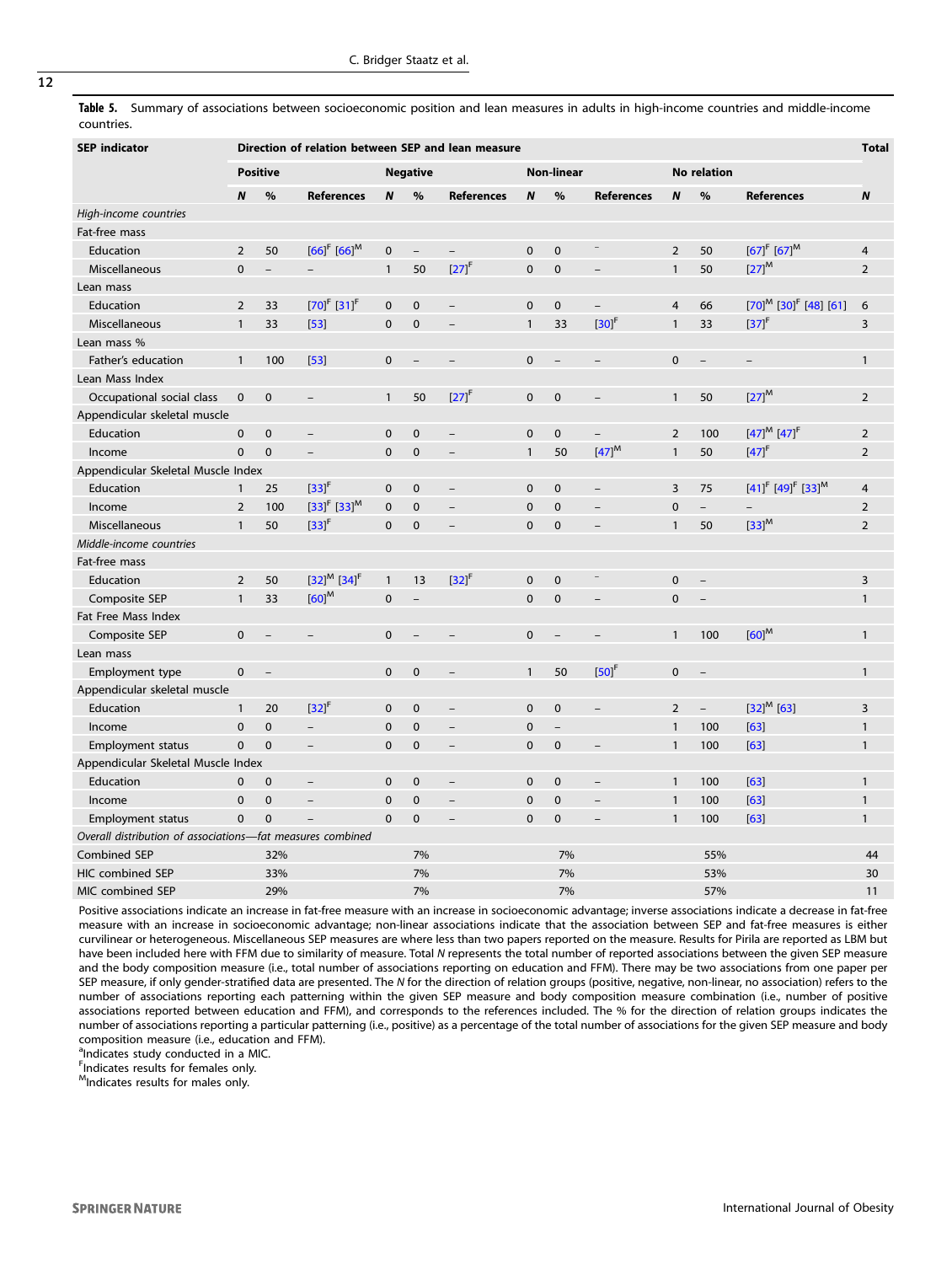which has implications for the lasting role of early development in nutrition and physical activity patterns [[79](#page-15-0), [80](#page-15-0)]. Consideration of both child and adult SEP would also allow investigation of latency, trajectory or accumulation effects of SEP across the life course and help to identify the best time to intervene to prevent inequalities in body composition.

A range of measures of FM and FFM were used across the studies, and the majority of papers used a raw measure of mass, rather than measures indexed to height. However, indexed measures of FM and FFM are considered to be more appropriate as they can be interpreted independently of the other, and account for the contribution of height to mass [\[81](#page-15-0), [82\]](#page-15-0). We found stronger evidence of inverse association for fat when using the raw measure, rather than indexed measures, indicating less evidence of inequalities in fat when appropriately accounting for height

For fat-free measures, there was also variation in what composition of FFM was captured. Measures attained through BIA do not separate lean from bone mass, while use of DXA does allow separation of bone. Studies that used measures that included bone mass showed a higher proportion of positive associations compared to those that did not, indicating that bone may be contributing to observed inequalities in FFM. In addition, there were inconsistencies in the adjustment of LM for FM. Previous research has shown that adaptive increases in LM occur with increases in FM, highlighting a need to consider adjustment for FM [\[83](#page-15-0)–[85](#page-15-0)]. In this review, adjusting FFM measures for FM or body size resulted in the direction of association reversing, becoming positive [\[33\]](#page-14-0) or existing positive associations increasing in strength [[66](#page-14-0)].

Differences observed in associations according to SEP measures could largely be explained by differences between HICs and MICs. Both occupational social class and area-level measures of SEP were predominantly used in HICs and also reported the highest proportion of inverse relations with total FM. Composite measures of SEP were more frequently used in MICs and reported a higher proportion of positive associations with total FM. Income was the only measure used in HICs that showed a low number of inverse associations and a high number of non-linear associations for FM measures. Income is considered a direct measure of material resources and is most prone to short-term change [\[8\]](#page-13-0), which may explain the greater observed heterogeneity. Education is a more stable measure of SEP that captures early life conditions whilst also a determinant of later life SEP and reflects knowledge assets and health literacy as well as health behaviours  $[8]$ . Similarly, occupational social class is a good overall measure of SEP as it captures aspects of an individual's education, income, social standing in addition to their occupation [\[8\]](#page-13-0). It is possible that arealevel SEP may also be a particularly strong predictor of inverse associations in HICs due to the close link with obesogenic elements in the environment [\[86](#page-15-0), [87](#page-15-0)].

Differences in findings between HICs and MICs, particularly for FM, may be, at least in part, explained by the nutrition transition. Consumption of energy-dense food that is high in fats and sugars is related to higher adiposity, whilst protein and micronutrients are required for lean tissue development. As countries develop, food becomes more abundant and accessible and, in particular, more frequently characterised by high-energy-dense and calorific foods [\[88\]](#page-15-0). In MICs, those with greater socioeconomic advantage have greater food security and access to the high-energy-dense foods, and more calorific diets [\[89](#page-15-0)]. In HICs, high-energy-dense and calorific foods tend to be cheaper and consumed more frequently among individuals of less-advantaged SEP [\[90,](#page-15-0) [91\]](#page-15-0).

Physical activity is an important determinant of LM development and maintenance, as well as being important for maintenance of healthy adiposity levels. Levels of physical activity between MICs and HICs may be affected by different timings in the onset of the obesogenic environment and nutrition transition [\[88\]](#page-15-0), which is in part characterised by a shift from more labourintensive lifestyles to more sedentary lifestyles [[92\]](#page-15-0). Although those in less-advantaged socioeconomic circumstances are more likely to work manual jobs, and therefore have higher occupational physical activity, those in positions of socioeconomic advantage in HICs tend to participate in more leisure time physical activity compared to those in less-advantaged positions [\[93,](#page-15-0) [94\]](#page-15-0). In particular, there is evidence of greater vigorous activity from leisure time activities among those in more advantaged positions in HICs [[94\]](#page-15-0). This, combined with differences in nutrition, may explain the existence of inverse associations for fat measures and positive associations for lean measures in HICs, where those with low fat are also leaner. The existence of predominantly positive associations between SEP and fat measures and to a lesser extent in lean measures in MICs may reflect that those in less-advantaged SEPs with low fat may be malnourished, and therefore also have less muscle.

Differences in association by sex observed for both lean and fat measures, with women in HICs most likely to experience inequalities in lean and fat measures compared to other groups, may be explained by increases in gross national product shifting the burden of obesity to those of a less-advantaged position within society, affecting women first [\[95\]](#page-15-0). This may be a result of the greater pressures of weight-related ideals faced by women, which are easier to maintain in a position of advantage [[96](#page-15-0)].

Based on previous evidence using anthropometric measures, it is possible that there are differences in inequality according to ethnicity. Among HICs, minority ethnic groups tend to have higher prevalence of obesity compared to the majority [[97\]](#page-15-0) and are more likely to be living in disadvantaged circumstances [[98\]](#page-15-0). In the US, whilst a positive association among income and obesity is observed among African American and Caribbean Black men, an inverse association is observed for women [[99\]](#page-15-0). In the UK, there is evidence that increased acculturation results in convergence in obesity among minority ethnic groups, all except for Black Caribbean groups [[100](#page-15-0)]. Few studies in the review considered analyses stratified by ethnicity and further research is needed to understand the complexity of ethnic differences in body composition inequalities in both HICs and MICs, which are likely to be complex, influenced by cultural factors, migration status and structural racism.

#### Strengths and limitations

This review was registered with PROSPERO and has been carried out according to the published protocol [\[20\]](#page-13-0). Bias in the process was minimised by two independently working reviewers conducting each stage of the review, including selection of studies and extraction of data.

The review has an inclusion and exclusion criteria capturing a broad range of evidence, thereby reducing selection bias. However, this resulted in large heterogeneity among the included papers in both exposures, outcomes and statistical reporting with multiple associations often being tested in a single paper. This variation in statistical analyses prevented a meta-analysis from being conducted. Our narrative review followed previous similar reviews in using the association, rather than the paper, as the unit of analysis. However, this meant that in some cases one paper contributed multiple associations to the overall percentages. The same data sets were also used in multiple papers.

We assigned associations to the four categories of association using the effect estimates and confidence intervals, which convey more about the direction and strength of effect, and the accuracy of these estimates [\[101](#page-15-0), [102\]](#page-15-0). This is to overcome the limitations where there has been a heavy reliance on  $P$  values to convey statistical results [\[102,](#page-15-0) [103\]](#page-15-0). However, many papers included did rely on  $P$  values in the reporting of their results and thus there may have been selective reporting of significant findings.

13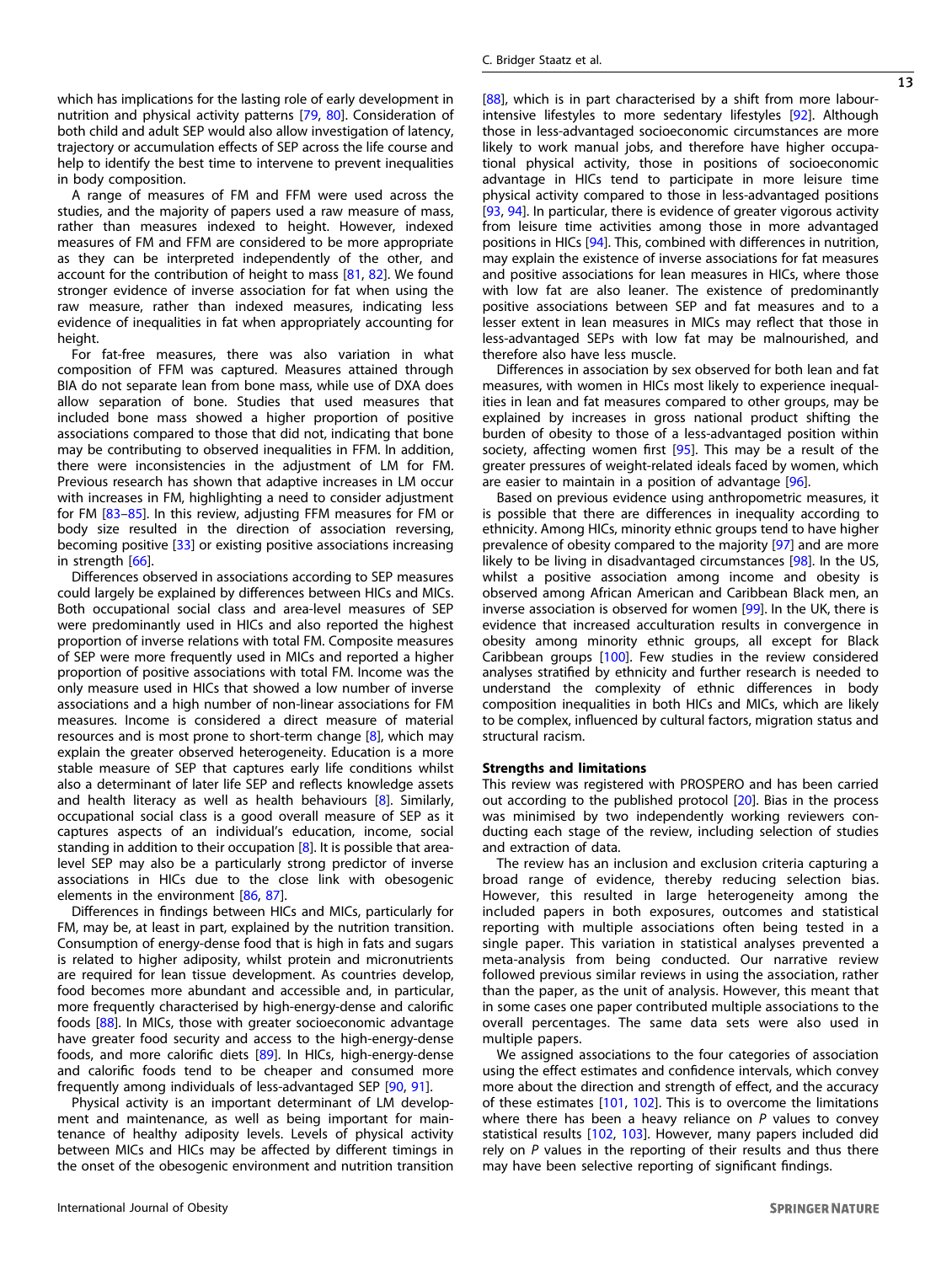<span id="page-13-0"></span>There is inconsistency in the literature relating to the terminology used to describe FFM [\[104](#page-15-0)], with a small number of papers using incorrect terminology based on the description of their body composition measure. Despite best efforts to ensure comparability by applying standard definitions of fat-free measures across the review, some papers did not provide enough clarity on the measures used to do this confidently, i.e., such as clearly stating if bone is included or excluded in estimates of FFM. This highlights the need for consistent definitions to be applied and used across the body composition literature, and for authors to provide clarity on the measures used, specifically ensuring use of the correct term if bone is included (FFM or LBM) or excluded (LM) and using appropriate and consistent terminology throughout when measures have been indexed or converted to percentages. We were unable to assess the differences in association by birth year due to lack of information. We were also not able to assess differences between childhood SEP and adulthood body composition by age and sex and income level of country due to the small number of papers reporting such associations.

# Implications and conclusion

The results of this review indicate that inequalities in BMI are likely to capture inequalities in FM in adults, but not inequalities in FFM for which we find weak evidence of associations. Compared to total body FM, few studies looked at measures of FFM that exclude bone and that are indexed to height. There is a need for research to adopt better and more consistent measures of FFM that account for the contribution of height and bone, in order to better understand inequalities in LM. This may be particularly important for research in older age, as muscle mass becomes increasingly important for functional outcomes.

Few studies investigated the association between childhood SEP and adulthood body composition, and none were in MICs. Childhood SEP has previously been shown to be a strong predictor of BMI in adulthood, and further research is needed to understand how disadvantage may accumulate over the life course and influence body composition in adulthood. No data were available from LICs across the whole review, an area that warrants further research. Only a small number of studies provided birth years of participants, preventing investigation of secular differences in inequalities in body composition in the context of persisting inequalities in BMI. The majority of studies were conducted in those aged 40 and above, with fewer studies looking at young to mid-adult life, preventing full assessment of difference in body composition across the adult life course. Follow-up of cohorts across adulthood are needed to identify if there are either secular changes in body composition or agerelated changes in body composition, or the existence of both simultaneously and how this might influence social inequalities.

The differences in associations between SEP and FM between HICs and MICs indicate emerging and, in some cases, reversing inequalities in body composition as countries go through the nutrition transition and with the onset of the obesogenic environment. These findings suggest that action is required in MICs to mitigate the negative effects of this transition. Mitigating action is likely needed in LICs also, which are expected to be further behind in the nutrition transition than MICs, and so information in LICs is needed. In particular, efforts should continue to focus on reducing the abundance of cheap energy-dense food in poorer communities and ensure access to healthy and nutritious food across SEP groups, as a way to combat inequalities in FM. Attention should also be paid to promotion of physical activity to ensure healthy levels of FFM across all SEP groups, and especially into older age where muscle mass may be more important for metabolic and functional outcomes.

#### **REFERENCES**

- 1. Newton S, Braithwaite D, Akinyemiju TF. Socio-economic status over the life course and obesity: systematic review and meta-analysis. PLoS One. 2017;12:5.
- 2. Sobal J, Stunkard AJ. Socioeconomic status and obesity: a review of the literature. Psychol Bull. 1989;105:260–75.
- 3. McLaren L. Socioeconomic status and obesity. Epidemiol Rev. 2007;29:29–48.
- 4. Parsons TJ, Power C, Logan S, Summerbell CD. Childhood predictors of adult obesity: a systematic review. Int J Obes. 1999;23:S1–107.
- 5. Gonzalez D, Nazmi A, Victora CG. Childhood poverty and abdominal obesity in adulthood: a systematic review. Cad Saude Publica. 2009;25:S427–40.
- 6. Senese LC, Almeida ND, Fath AK, Smith BT, Loucks EB. Associations between childhood socioeconomic position and adulthood obesity. Epidemiol Rev. 2009;31:21–51.
- 7. Dinsa GD, Goryakin Y, Fumagalli E, Suhrcke M. Obesity and socioeconomic status in developing countries: a systematic review. Obes Rev. 2012;13:1067–79.
- 8. Galobardes B, Shaw M, Lawlor DA, Lynch JW, Davey, Smith G. Indicators of socioeconomic position (part 1). J Epidemiol Community Health. 2006;60:7–12.
- 9. Wells JC, Fewtrell MS. Measuring body composition. Arch Dis Child. 2006;91:612–7.
- 10. Srikanthan P, Horwich TB, Tseng CH. Relation of muscle mass and fat mass to cardiovascular disease mortality. Am J Cardiol. 2016;117:1355–60.
- 11. Medina-Inojosa JR, Somers VK, Thomas RJ, Jean N, Jenkins SM, Gomez-Ibarra MA, et al. Association between adiposity and lean mass with long-term cardiovascular events in patients with coronary artery disease: no paradox. J Am Heart Assoc. 2018;7:10.
- 12. Kang SM, Yoon JW, Ahn HY, Kim SY, Lee KH, Shin H, et al. Android fat depot is more closely associated with metabolic syndrome than abdominal visceral fat in elderly people. PLoS One. 2011;6:11.
- 13. Samsell L, Regier M, Walton C, Cottrell L. Importance of android/gynoid fat ratio in predicting metabolic and cardiovascular disease risk in normal weight as well as overweight and obese children. J Obes. 2014;2014:846578.
- 14. Vasan SK, Osmond C, Canoy D, Christodoulides C, Neville MJ, Di Gravio C, et al. Comparison of regional fat measurements by dual-energy X-ray absorptiometry and conventional anthropometry and their association with markers of diabetes and cardiovascular disease risk. Int J Obes. 2018;42:850–7.
- 15. Coutinho T, Goel K, Corrêa de Sá D, Kragelund C, Kanaya AM, Zeller M, et al. Central obesity and survival in subjects with coronary artery disease: a systematic review of the literature and collaborative analysis with individual subject data. J Am Coll Cardiol. 2011;57:1877–86.
- 16. Stanford KI, Goodyear LJ. Exercise and type 2 diabetes: molecular mechanisms regulating glucose uptake in skeletal muscle. Adv Physiol Educ. 2014;38:308–14.
- 17. Takamura T, Kita Y, Nakagen M, Sakurai M, Isobe Y, Takeshita Y, et al. Weightadjusted lean body mass and calf circumference are protective against obesityassociated insulin resistance and metabolic abnormalities. Heliyon. 2017;3: e00347.
- 18. Yeung CHC, Yeung SLA, Fong SSM, Schooling CM. Lean mass, grip strength and risk of type 2 diabetes: a bi-directional Mendelian randomisation study. Diabetologia. 2019;62:789–99.
- 19. Ho-Pham LT, Nguyen UDT, Nguyen TV, Association. Between lean mass, fat mass, and bone mineral density: a meta-analysis. J Clin Endocrinol Metab. 2014;99:30–8.
- 20. Bridger Staatz C, Kelly Y, Lacey R, Hardy R. Socioeconomic position and body composition across the life course: a systematic review protocol. Syst Rev. 2019;8:263.
- 21. Ouzzani M, Hammady H, Fedorowicz Z, Elmagarmid A. Rayyan—a web and mobile app for systematic reviews. Syst Rev. 2016;5:210.
- 22. Wells GSB, O'connell D, Peterson J, Welch V, Losos M, Tugwell P. The Newcastle-Ottawa Scale (NOS) for assessing the quality of nonrandomised studies in metaanalyses. 2000.
- 23. Popay J, Roberts H, Sowden A, Petticrew M, Arai L, Rodgers M, et al. Guidance on the conduct of narrative synthesis in systematic reviews. Lancaster: Lancaster University; 2006.
- 24. Ball K, Crawford D. Socioeconomic status and weight change in adults: a review. Soc Sci Med. 2005;60:1987–2010.
- 25. The World Bank. World Bank Country and Lending Groups: The World Bank. 2019. [https://datahelpdesk.worldbank.org/knowledgebase/articles/906519](https://datahelpdesk.worldbank.org/knowledgebase/articles/906519-world-bank-country-and-lending-groups) [world-bank-country-and-lending-groups](https://datahelpdesk.worldbank.org/knowledgebase/articles/906519-world-bank-country-and-lending-groups). Accessed date 13 Nov. 2019.
- 26. Agha G, Buka S, Eaton C, Houseman EA, Kelsey K, Loucks E. Prenatal socioeconomic index in relation to adulthood fat mass and fat distribution. Am J Epidemiol. 2013;11:S10. Abstract 037-S.
- 27. Al-Qaoud TM, Nitsch D, Wells J, Witte DR, Brunner EJ. Socioeconomic status and reduced kidney function in the Whitehall II Study: role of obesity and metabolic syndrome. Am J Kidney Dis. 2011;58:389–97.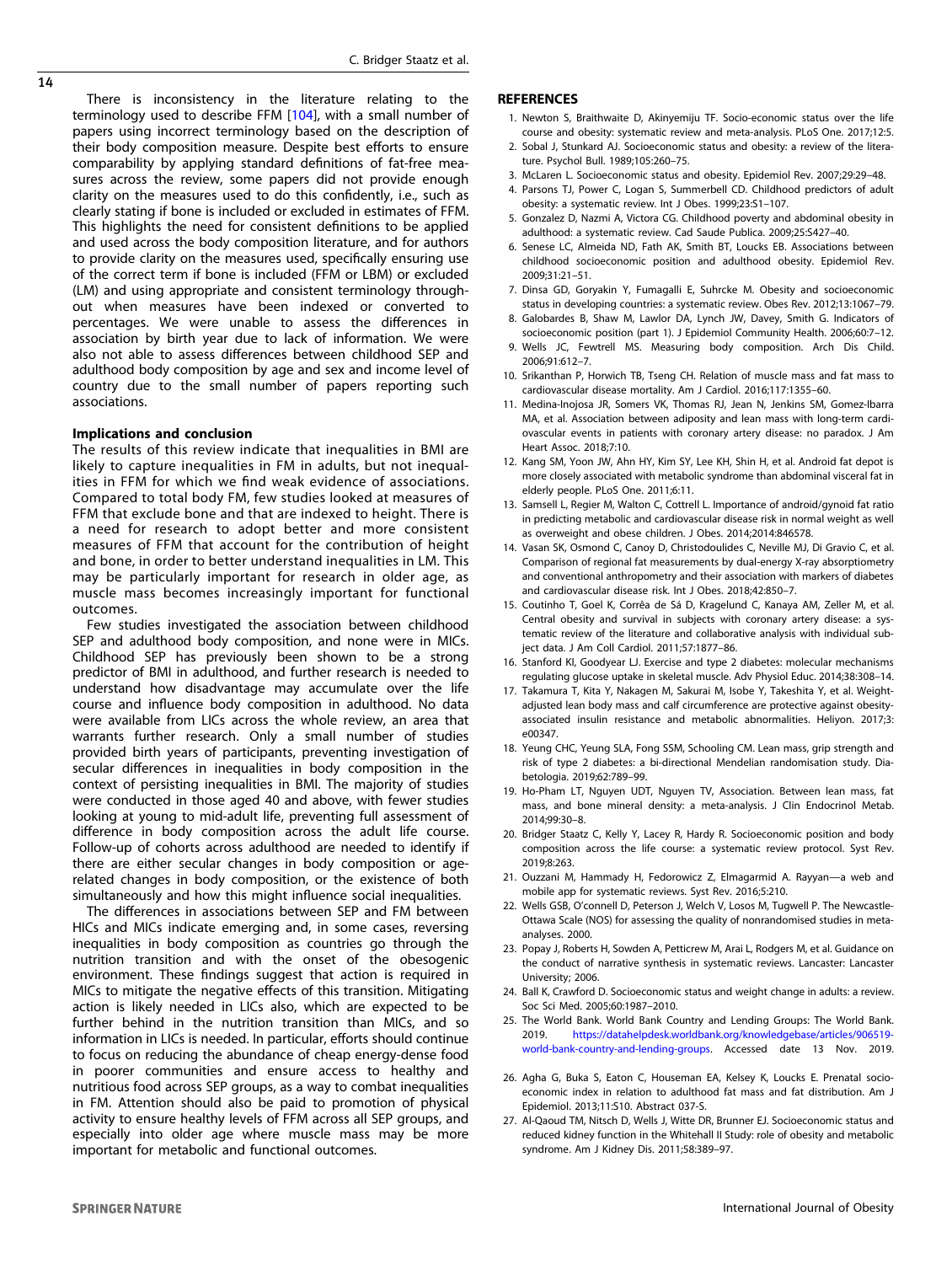- <span id="page-14-0"></span>28. Amador C, Xia C, Nagy R, Campbell A, Porteous D, Smith BH, et al. Regional variation in health is predominantly driven by lifestyle rather than genetics. Nat Commun. 2017;8:801.
- 29. Amani R. Comparison between bioelectrical impedance analysis and body mass index methods in determination of obesity prevalence in Ahvazi women. Eur J Clin Nutr. 2007;61:478–82.
- 30. Azarbal F, Stefanick ML, Assimes TL, Manson JE, Bea JW, Li W, et al. Lean body mass and risk of incident atrial fibrillation in post-menopausal women. Eur Heart J. 2016;37:1606–13.
- 31. Bae YJ. Association between nutrient intake and osteosarcopenic obesity: Korea national health and nutrition examination survey 2008-2010. Osteoporos Int. 2018;29:S421–31. Abstract P825.
- 32. Bai HJ, Sun JQ, Chen M, Xu DF, Xie H, Yu ZW, et al. Age-related decline in skeletal muscle mass and function among elderly men and women in Shanghai, China: a cross sectional study. Asia Pac J Clin Nutr. 2016;25:326–32.
- 33. Bann D, Cooper R, Wills AK, Adams J, Kuh D, NSHD scientific and data collection t. Socioeconomic position across life and body composition in early old age: findings from a British birth cohort study. J Epidemiol Community Health. 2014;68:516–23.
- 34. Barrera G, Cases T, Bunout D, de la Maza MP, Leiva L, Rodriguez JM, et al. Associations between socioeconomic status, aging and functionality among older women. Geriatric Nursing. 2017;38:347–51.
- 35. Beydoun MA, Fanelli Kuczmarski MT, Mason MA, Ling SM, Evans MK, Zonderman AB. Role of depressive symptoms in explaining socioeconomic status disparities in dietary quality and central adiposity among US adults: a structural equation modeling approach. Am J Clin Nutr. 2009;90:1084–95.
- 36. Bhupathiraju SN, Dawson-Hughes B, Lichtenstein AH, Hannan MT, Tucker KL. Centrally located body fat is associated with lower bone mineral density in older Puerto Ricans. Am J Epidemiol. 2011;11:S116–1070.
- 37. Brennan SL, Henry MJ, Nicholson GC, Kotowicz MA, Pasco JA. Socioeconomic status and risk factors for obesity and metabolic disorders in a population-based sample of adult females. Prev Med. 2009;49:165–71.
- 38. Buemann B, Tremblay A, Bouchard C. Social-class interacts with the association between macronutrient intake and subcutaneous fat. Int J Obes. 1995;19:770–5.
- 39. De Marchi RJ, Hugo FN, Hilgert JB, Padilha DM. Association between number of teeth, edentulism and use of dentures with percentage body fat in south Brazilian community-dwelling older people. Gerodontology. 2010;29:e69–76.
- 40. Dugan SA, Everson-Rose SA, Karavolos K, Avery EF, Wesley DE, Powell LH. Physical activity and reduced intra-abdominal fat in midlife African-American and white women. Obesity. 2010;18:1260–5. (19307381)
- 41. Dupuy C, Lauwers-Cances V, van Kan GA, Gillette S, Schott AM, Beauchet O, et al. Dietary vitamin D intake and muscle mass in older women. Results from a crosssectional analysis of the EPIDOS study. J Nutr Health Aging. 2013;17:119–24.
- 42. Fedewa MV, Das BM, Forehand RL, Evans EM. Area-level socioeconomic status, adiposity, physical activity, and inflammation in young adults, 2013. Prev Chronic Dis. 2014;11:E130
- 43. Guo W, Key TJ, Reeves GK. Adiposity and breast cancer risk in postmenopausal women: results from the UK Biobank prospective cohort. Int J Cancer. 2018;143:1037–46.
- 44. Kazlauskaite R, Karavolos K, Janssen I, Carlson K, Shipp KJ, Dugan SA, et al. The association between self-reported energy intake and intra-abdominal adipose tissue in perimenopausal women. J Obes. 2012;2012:567320.
- 45. Keighley ED, McGarvey ST, Turituri P, Viali S. Farming and adiposity in Samoan adults. Am J Hum Biol. 2006;18:112–22.
- 46. Keino S, Plasqui G, Van Den Borne B. Measuring adiposity among women in Narok county, Kenya: comparison between body mass index, waist-hip ratio, waist circumference, fat mass index and percentage fat mass. Ann Nutr Metab. 2017;71:1044. Abstract 144/319.
- 47. Kim J, Lee Y, Kye S, Chung YS, Kim KM. Association between healthy diet and exercise and greater muscle mass in older adults. J Am Geriatr Soc. 2015;63:886–92.
- 48. Krueger D, Vallarta-Ast N, Love G, Engelke J, Ryff C, Binkley N. Factors affecting vitamin D status: evaluation of a midus cohort. J Clin Densitom. 2010;13:125. Abstract 050.
- 49. Kruger HS, Havemann-Nel L, Ravyse C, Moss SJ, Tieland M. Physical activity energy expenditure and sarcopenia in black South African urban women. J Phys Act Health. 2016;13:296–302.
- 50. Kulkarni B, Shatrugna V, Nagalla B, Rani KU. Regional body composition of Indian women from a low-income group and its association with anthropometric indices and reproductive events. Ann Nutr Metab. 2010;56:182–9.
- 51. Lahmann PH, Lissner L, Gullberg B, Berglund G. Differences in body fat and central adiposity between Swedes and European immigrants: the Malmo Diet and Cancer Study. Obes Res. 2000;8:620–31.
- 52. Lahmann PH, Lissner L, Gullberg B, Berglund G. Sociodemographic factors associated with long-term weight gain, current body fatness and central adiposity in Swedish women. Int J Obes Relat Metab Disord. 2000;24:685–94.
- 53. Lantz H, Bratteby LE, Fors H, Sandhagen B, Sjöström L, Samuelson G. Body composition in a cohort of Swedish adolescents aged 15, 17 and 20.5 years. Acta Paediatr. 2008;97:1691–7.
- 54. Lewin A, Pannier B, Meline J, Karusisi N, Thomas F, Chaix B. Residential neighborhood, geographic work environment, and work economic sector: associations with body fat measured by bioelectrical impedance in the RECORD Study. Ann Epidemiol. 2014;24:180–6.
- 55. Lewis TT, Everson-Rose SA, Karavolos K, Janssen I, Wesley D, Powell LH. Hostility is associated with visceral, but not subcutaneous, fat in middle-aged african American and white women. Psychosom Med. 2009;71:733–40.
- 56. Loucks EB, Britton WB, Howe CJ, Gutman R, Gilman SE, Brewer J, et al. Associations of dispositional mindfulness with obesity and central adiposity: the New England Family Study. Int J Behav Med. 2015;23:224–33.
- 57. Lourenco AEP, Santos RV, Orellana JDY, Coimbra CEA. Nutrition transition in Amazonia: obesity and socioeconomic change in the Surui Indians from Brazil. Am J Hum Biol. 2008;20:564–71.
- 58. McClure CKA, Schwarz EB, Conroy MB, Tepper PG, Janssen I, et al. Breastfeeding and subsequent maternal visceral adiposity. Obesity. 2011;19:2205–13. (19307381)
- 59. Mongraw-Chaffin M, Allison MA, Burke GL, Criqui MH, Matsushita K, Ouyang P, et al. CT-derived body fat distribution and incident cardiovascular disease: the multi-ethnic study of atherosclerosis. J Clin Endocrinol Metab. 2017;102:4173–83.
- 60. Ozener B, Duyar I, Atamturk D. Body composition of young laborers: the results of a bioelectrical impedance analysis. Coll Antropol. 2007;31:949–54.
- 61. Pirilä S, Saarinen-Pihkala UM, Viljakainen H, Turanlahti M, Kajosaari M, Mäkitie O, et al. Breastfeeding and determinants of adult body composition: a prospective study from birth to young adulthood. Horm Res Paediatr. 2012;77:281–90.
- 62. Powell M, Lara J, Mocciaro G, Prado CM, Battezzati A, Leone A, et al. Association between ratio indexes of body composition phenotypes and metabolic risk in Italian adults. Clin Obes. 2016;6:365–75.
- 63. Rangel Peniche DB, Aleman Mateo H, Barreiro M, Ruiz Valenzuela RE, Ramirez-Torres M, Urquidez-Romero R. Differences in body composition in older people from two regions of mexico: implications for diagnoses of sarcopenia and sarcopenic obesity. Biomed Res Int. 2018;2018:7538625.
- 64. Rebato E, Rosique J, Vinagre A, Salces I, San Martin L, Susanne C. Nutritional status by socioeconomic level in an urban sample from Bilbao (Basque Country). Am J Hum Biol. 2001;13:668–78.
- 65. Sallinen J, Stenholm S, Rantanen T, Helioaara M, Sainio P, Koskinen S. Effect of age on the association between body fat percentage and maximal walking speed. J Nutr Health Aging. 2011;15:427–32.
- 66. Seppänen-Nuijten E, Lahti-Koski M, Männistö S, Knekt P, Rissanen H, Aromaa A, et al. Fat free mass and obesity in relation to educational level. BMC Public Health. 2009;9:448.
- 67. Sotillo C, López-Jurado M, Aranda P, López-Frías M, Sánchez C, Llopis J. Body composition in an adult population in southern Spain: influence of lifestyle factors. Int J Vitam Nutr Res. 2007;77:406–14.
- 68. Suder A. Body fatness and its social and lifestyle determinants in young working males from Cracow, Poland. J Biosoc Sci. 2009;41:139–54.
- 69. Velasquez-Melendez G, Silveira EA, Allencastro-Souza P, Kac G. Relationship between sitting-height-to-stature ratio and adiposity in Brazilian women. Am J Hum Biol. 2005;17:646–53.
- 70. Visser M, Harris TB, Langlois J, Hannan MT, Roubenoff R, Felson DT, et al. Body fat and skeletal muscle mass in relation to physical disability in very old men and women of the Framingham Heart Study. J Gerontol A Biol Sci Med Sci. 1998;53:M214–21.
- 71. Wu CH, Lu FH, Chang CS, Chang TC, Wang RH, Chang CJ. Relationship among habitual tea consumption, percent body fat, and body fat distribution. Obes Res. 2002;11:1088–95.
- 72. Yliharsila H, Kajantie E, Osmond C, Forsen T, Barker DJP, Eriksson JG. Birth size, adult body composition and muscle strength in later life. Int J Obes. 2007;31:1392–9.
- 73. Janmahasatian S, Duffull SB, Ash S, Ward LC, Byrne NM, Green B. Quantification of lean bodyweight. Clin Pharmacokinet. 2005;44:1051–65.
- 74. Buckinx F, Landi F, Cesari M, Fielding RA, Visser M, Engelke K, et al. Pitfalls in the measurement of muscle mass: a need for a reference standard. J Cachexia Sarcopenia Muscle. 2018;9:269–78.
- 75. Hansen RD, Raja C, Aslani A, Smith RC, Allen BJ. Determination of skeletal muscle and fat-free mass by nuclear and dual-energy x-ray absorptiometry methods in men and women aged 51-84 y (1-3). Am J Clin Nutr. 1999;70:228–33.
- 76. Birnie K, Cooper R, Martin RM, Kuh D, Sayer AA, Alvarado BE, et al. Childhood socioeconomic position and objectively measured physical capability levels in adulthood: a systematic review and meta-analysis. PLoS One. 2011;6:e15564.